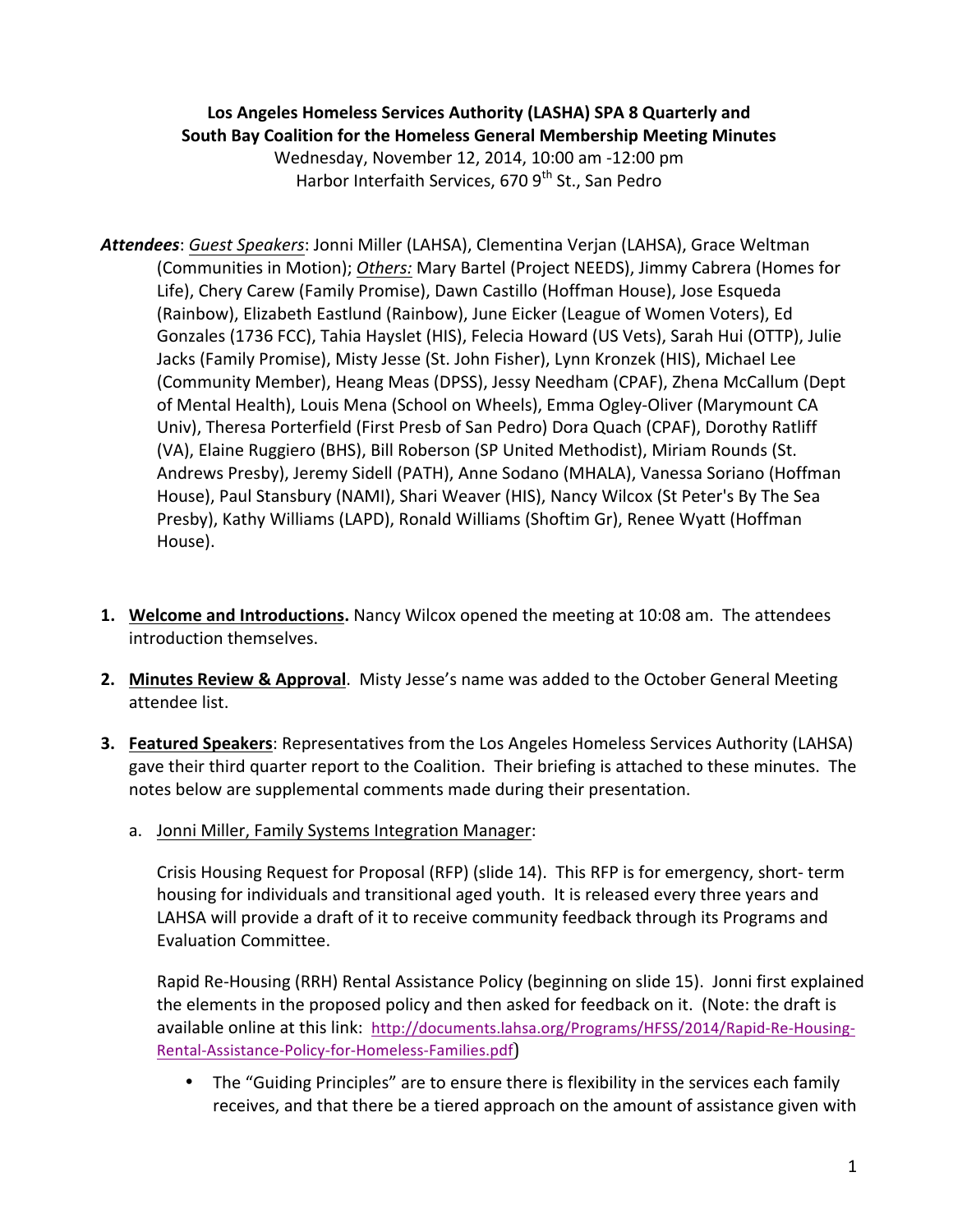just enough to make a difference to place them in stable housing. The use of "rapid re-housing" began in 2009 and is targeted for those with lower needs who just need "a light touch" rather than years of subsidized housing and supportive services.

- The income limit eligibility requirement was increased from 30% of average medium income (AMI) to its current 50% AMI because the lower percentage was seen as a barrier for people living in shelters.
- The Assistance Levels are quite complex because of the individual program requirements of all the funding sources that have been combined into this system. This, however, offers several options from which case managers can use to tailor the type and amount of assistance each family receives.
- The assistance levels are based on a "step down" approach to help families adjust to becoming self-sufficient at the end of their assistance period. In the past, motel vouchers were used but this was a costly solution. The Emergency Solutions Grant RRH funding is very limited so it is rare that families will get the maximum 24 month subsidy.
- During the Community Feedback discussion, a question was asked about "211," which is one entry point to this program. The concern was that 211 operators were not adequately referring families to the correct program when domestic violence is involved. Jonni explained these operators have less than five minutes they can spend per call and work from a script so they may not always be able to precisely understand the needs of the callers. She welcomes additional feedback on this policy; she can be reached at jmiller@lahsa.org.
- b. Clementina Verjan, Policy and Planning Department Acting Director: She gave an overview of the 2015 Greater Los Angeles Homeless Count (HC15) (slide 3).
	- LAHSA is responsible for this biennial count. HUD and the VA are pushing to have this be conducted on an annual basis.
	- For HC15, the communities are being asked to take a much more active role, with LAHSA equipping them with the tools to make it a success. Each SPA has a Regional Coordinator who is responsible for coordinating the efforts within their region.
	- For the Opt-In Program, LAHSA's goal is to increase participation by 10% over the number of cities that participated in this program during HC13.
	- Let LAHSA know of any large community events where it can help publicize and sign up volunteers.
- 4. SPA 8 Homeless Count 2015 (HC15) Planning: Grace Weltman, our HC15 Regional Coordinator, gave a status on the planning for this important activity. Her handouts are attached to the minutes.
	- Her priority to date has been to secure opt-in's and deployment sites. She reviewed the handout listing all the SPA 8 communities and their opt-in status.
	- LAHSA's website for signing volunteers is being launched this Friday.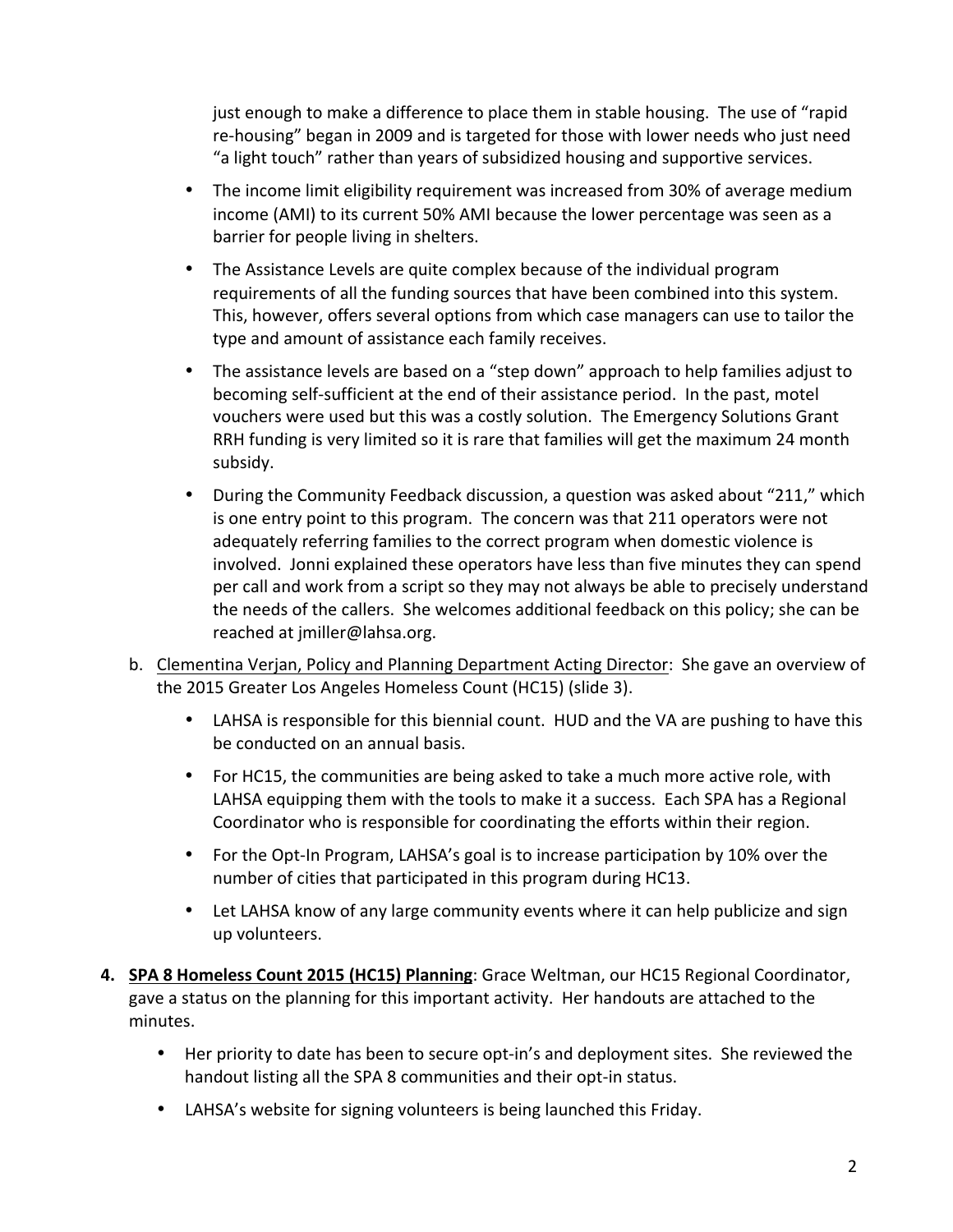- Volunteer Training: There will be a video volunteers will be asked to watch prior to the Count. This material will be briefly covered the night of the count as well. She and Nancy are planning a site manager training mid-January to ensure these key personal have a solid understanding of their role and responsibilities, and are prepared for problems such as what to do if they do not have enough volunteers.
- Grace is contacting the law enforcement agencies for their support.
- The "Youth Count" will be held during the daytime on Tuesday, January  $27<sup>th</sup>$  across the entire continuum. Youth volunteers will be given \$50 for participating.

#### **5. SBCH Committee Reports**.

- a. **Membership**. Mary Bartel reported that they have developed an "elevator speech" that can be used to introduce who we are: "The South Bay Coalition for the Homeless is an *organization* with members from various backgrounds, such as service providers, faith based communities, governmental agencies and interested community individuals. We all share a *common passion for trying to reduce or end homelessness in our area. Our specific goals are to* EDUCATE the community on all aspects of homelessness in the South Bay, to ADVOCATE for *increased funding and services for the homeless, and to COORDINATE among the existing* services in the South Bay." Please give her feedback on this at projectneedsrb@gmail.com.  $-$ Nancy asked for recommendations on a "listsery" that can be used to maintain the coalition's email list; we are able to purchase one through the generosity of the Kaiser grant we recently were awarded.
- b. **Governance**. Emma Ogley-Oliver reported on the By-Laws generation, which will provide the leadership framework for our coalition. A draft will be presented at the December meeting. Contact her for more details at EOgleyOliver@marymountcalifornia.edu.
- c. **Advocacy.** Paul Stansbury reported that the committee is continuing to explore options for bringing a winter shelter to SPA 8 beginning in '15-'16. The planning for the Homeless Forum co-sponsored by the League of Women Voters is going well; the date of this event is set for Monday, April  $27^{th}$ . Contact Paul at pstans5@aol.com for information.
- **6. Co-Chairs' Report.** Nancy gave the following report:
	- She and Tahia Hayslet thanked Jessy Needham for her dedicated service in representing SPA 8 on LAHSA's Coordinating Council. She and Katie Hill are stepping down in December.
	- Nancy is continuing to work on the Beach Cities/Central SPA "Pocket Guide" and website.
	- Volunteers of America held an open house for its brand new project in San Pedro on the former Navy housing near Western and Palos Verdes Dr. North. This 76 units comprised of 2bedroom duplexes is targeted for female Veterans with children. They expect to start welcoming their first occupants in early 2015.
	- She and Mark have been invited to support the Redondo Beach Homeless Task Force, which meets monthly and then will make recommendations to its City Council on possible options it can take to help the homeless in this community.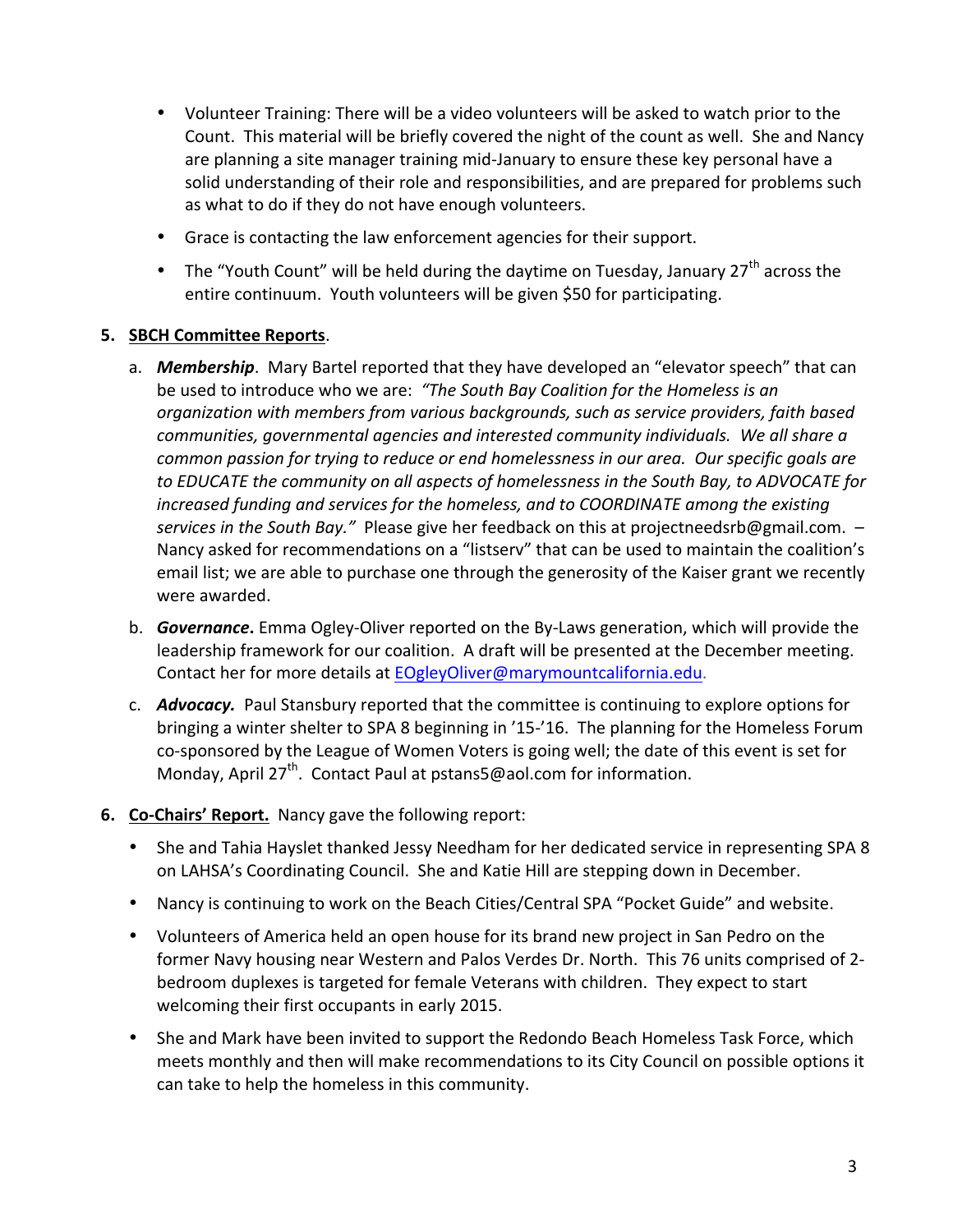#### **7. Member Agency Announcements**

- Jessy announced the Center for the Pacific Asian Family will be holding its annual Toy Drive.
- Elizabeth Eastlund of Rainbow Services said her agency is looking for a temporary case worker who is bilingual.
- Nancy mentioned the VA Stand Down being held at the LA Convention Center in December over three days. This will be the largest such event in the county. Volunteers can contact Nancy Wolf at 310-744-6501 or nwolf@usvetsinc.org.

The meeting adjourned at 11:50 am.

Respectfully submitted by Nancy Wilcox.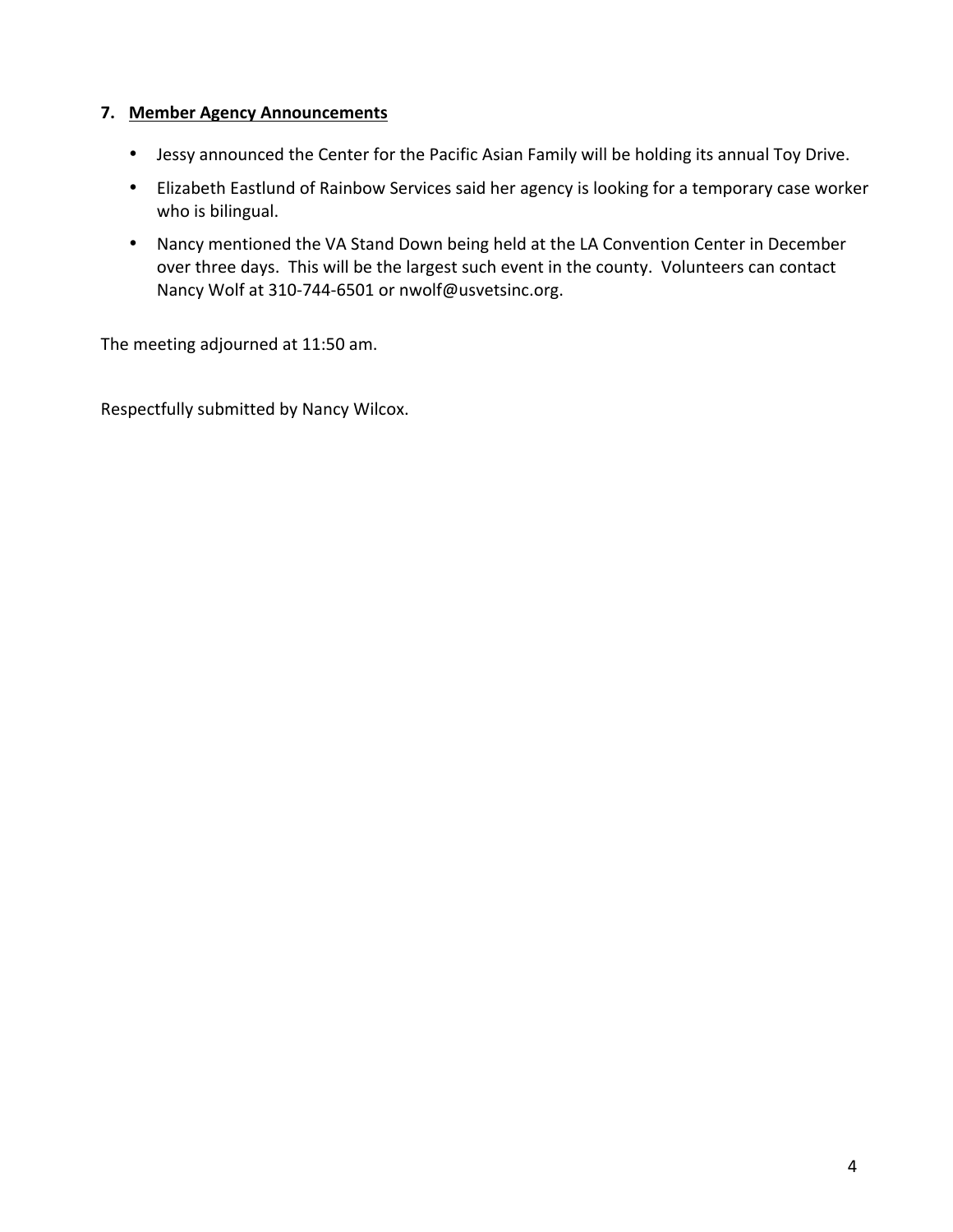### Los Angeles Homeless Services Authority



### **Los Angeles Continuum of Care Community Meeting - Third Quarter**

**Clementina Verjan, Acting Director Policy and Planning Department** 

**Jonni Miller, Family Systems Integration Manager Programs Department** 

November/December 2014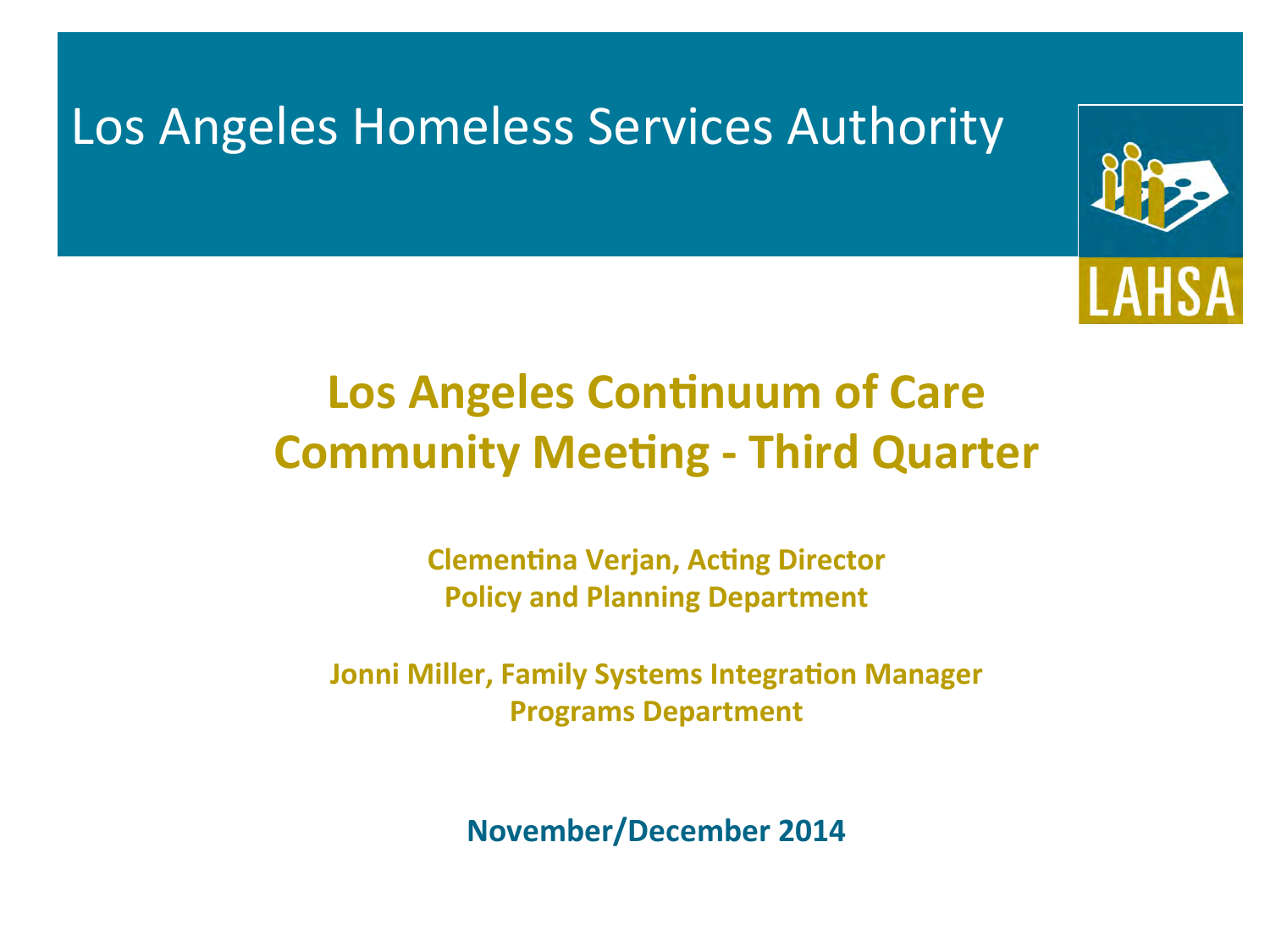## Agenda

- 1. 2015 Homeless Count
	- LAHSA Updates
		- $\checkmark$  Funding Opportunities
		- $\checkmark$  Feedback on Rapid Rehousing Policy for Homeless Families
- 2. Service Planning Area Homeless Coalition **Business**

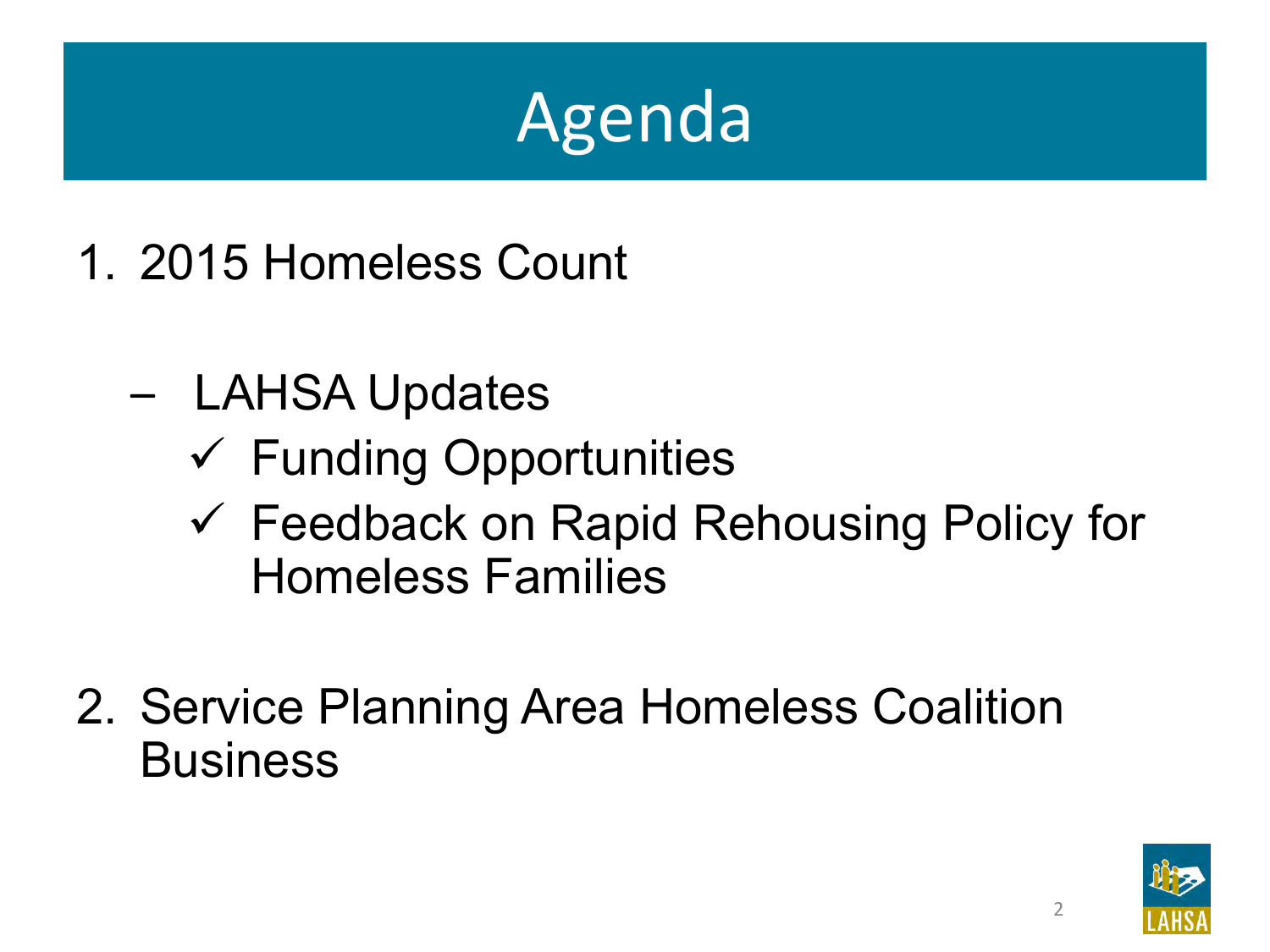### 2015 Greater Los Angeles Homeless Count

### I. October Highlights

- a. Events
- b. Opt-In Program
- c. Partners
- II. Homeless Count Updates by SPA
- III. Recent & Upcoming Events
- IV. Launch of Volunteer Website

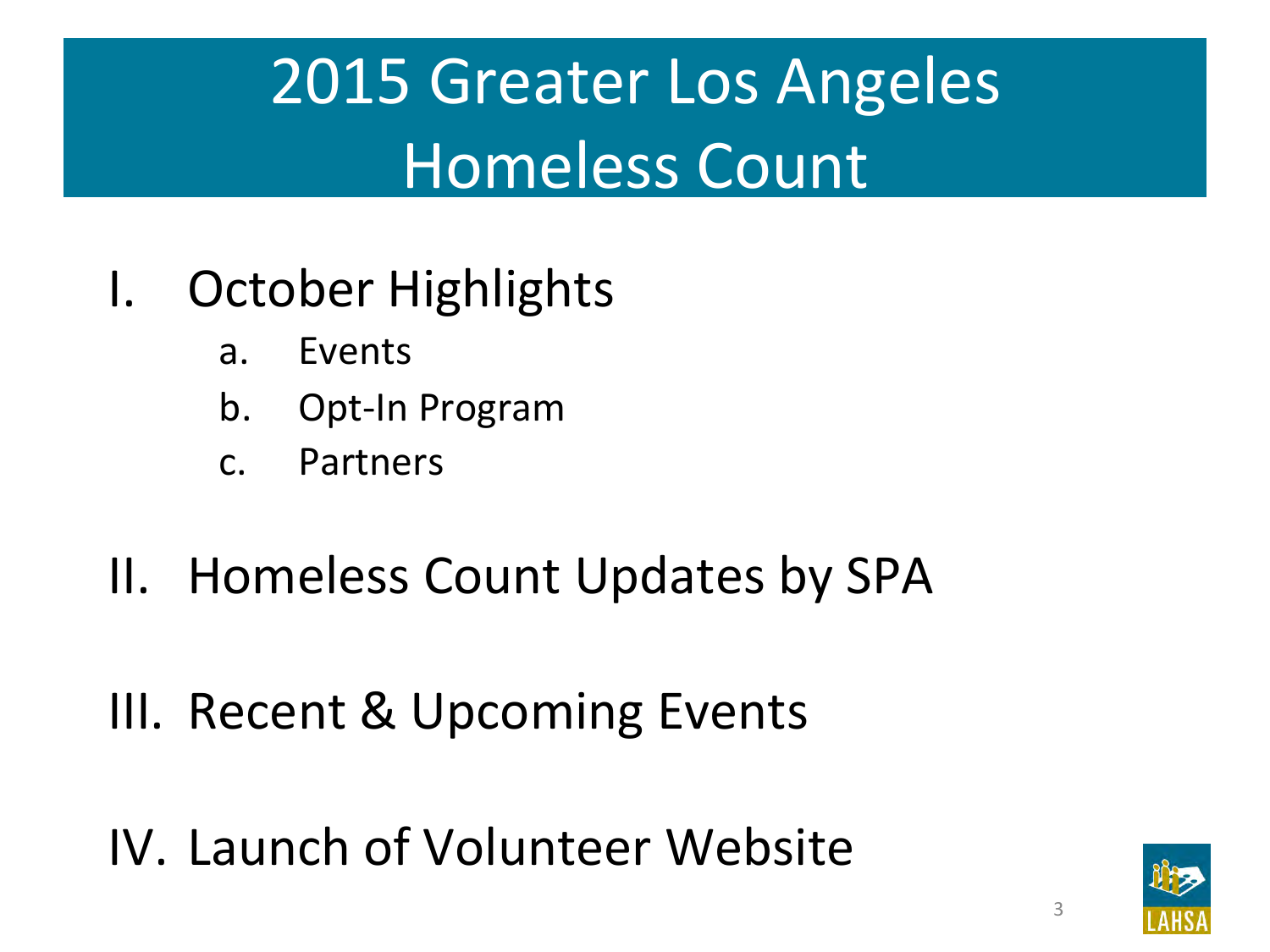# October Highlights: Events

### To date, **over 20 recruitment events** have yielded **800+ volunteers** and **dozens of partnerships** across the Continuum.



LAHSA Staff at Councilmember Englander's *Interfaith Breakfast, L-R: Pearl Cortez (LAHSA),* Gary Mitchell (LAHSA), Councilmember Mitchell *Englander, Clementina Verjan (LAHSA), and Elisabeth Young (LAHSA)* 

#### Events Included

- Councilmember Jose Huizar's DTLA Homelessness Solutions Panel
- Councilmember Mitchell Englander's Interfaith Breakfast
- Pico Rivera Mayor Brent A. Tercero's Business Breakfast
- LAPD Foothill Division Open House
- CSUN "Walk a Mile in Their Shoes"
- UCLA Downtown Alumni
- Southern California Association of Nonprofit Housing Conference
- cicLAvia
- **Taste of Soul**  $\frac{4}{4}$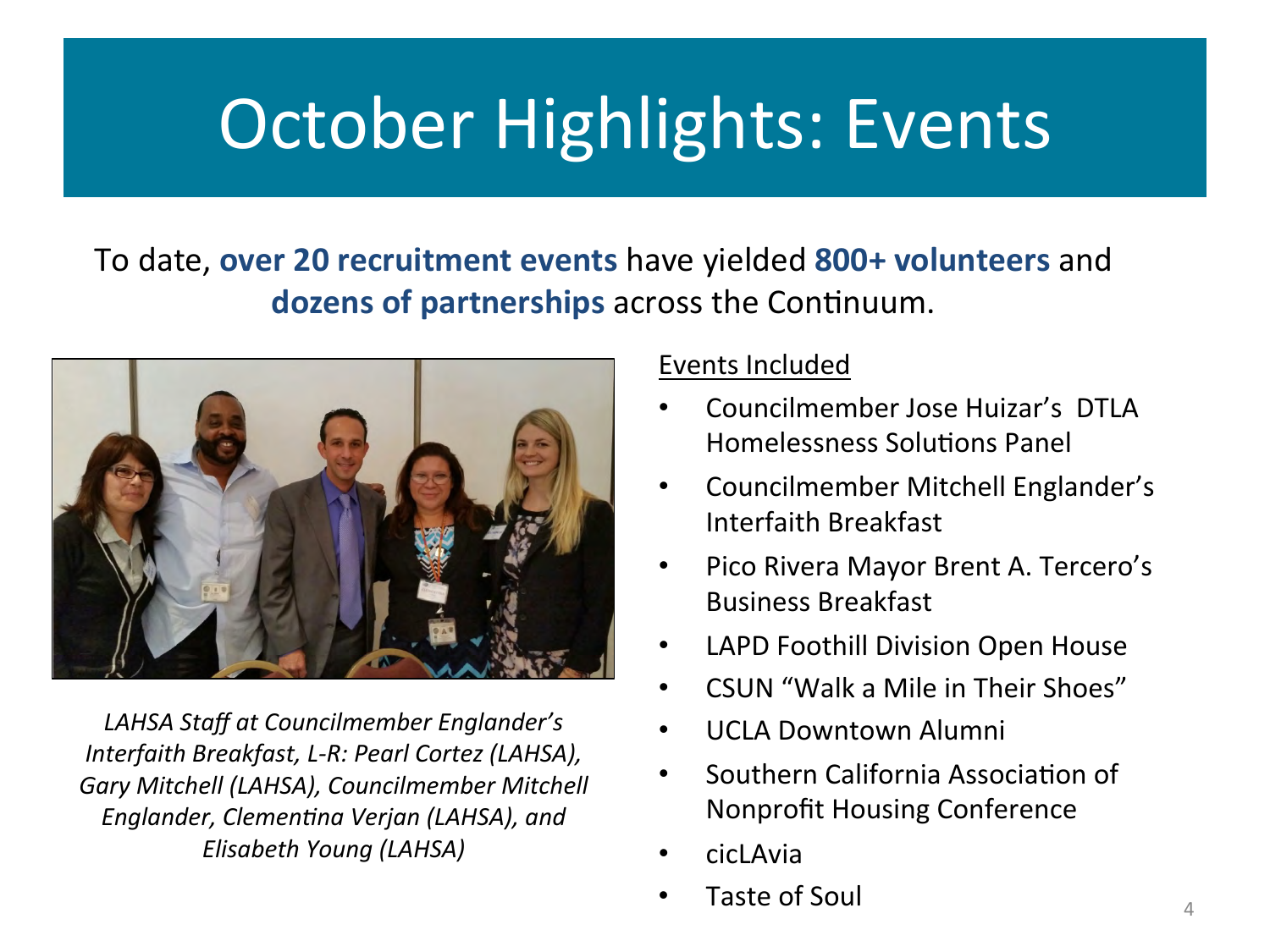# October Highlights: Opt-In Program

**Over 300 elected officials, city managers, and neighborhood councils** were invited to participate in the 2015 Greater Los Angeles Homeless Count Opt-In Program, wherein cities and communities can "opt in" to count 100% of the census tracts in their jurisdictions.

This year, LAHSA aims to have **100 cities and communities** participate in the Opt-In Program.



### **New Opt-In Cities & Communities for 2015 Include**

- Pacific Palisades
- Westwood
- Brentwood
- Mid-City West
- Avalon
- Winnetka
- Lake View Terrace
- Pacoima
- Sylmar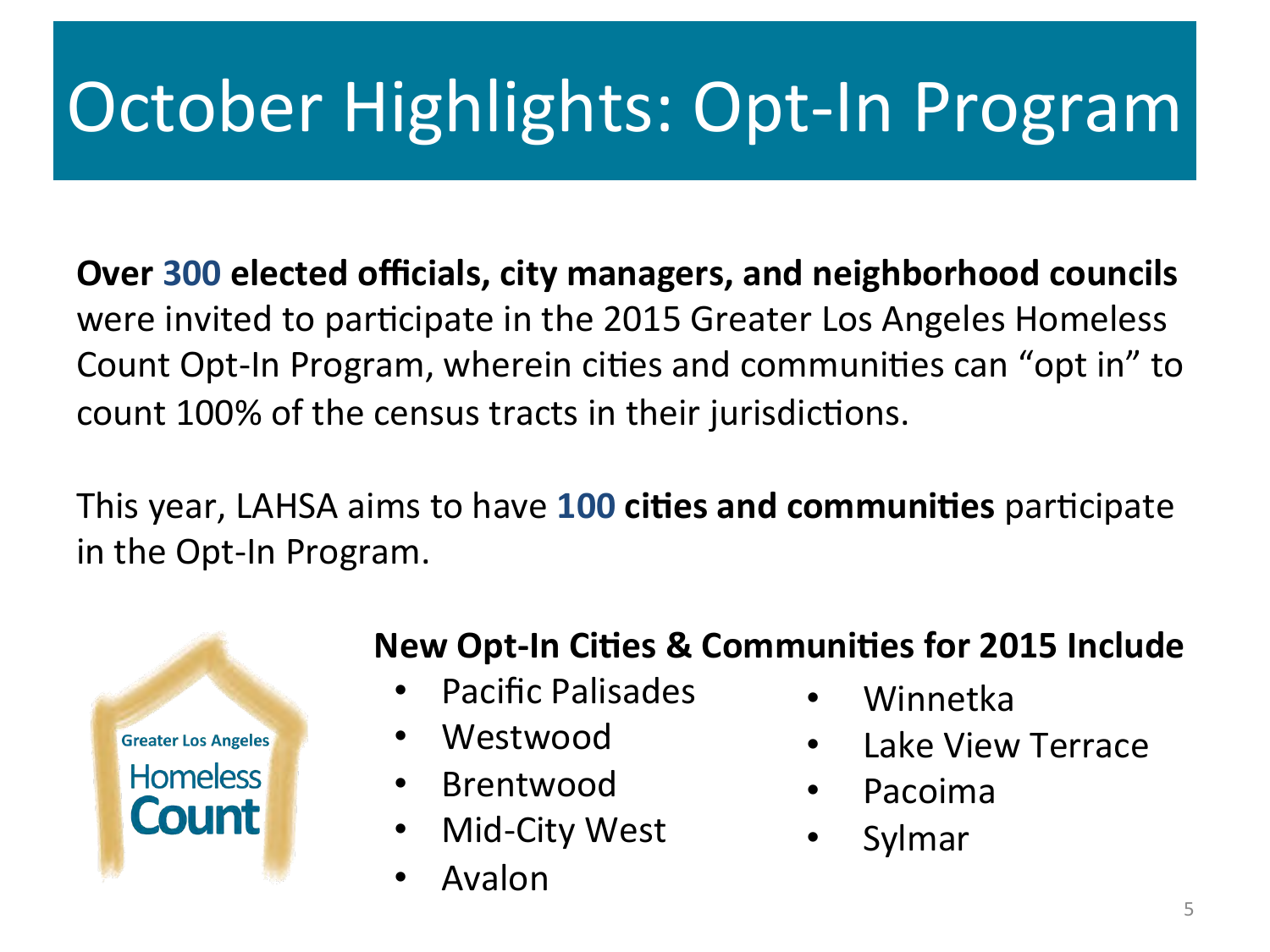### **October Highlights: Partners**

### **Elected Officials**

From conducting publicity and outreach to encouraging Opt-In Program participation and joining volunteers to count, the following elected officials have come out in support of the Greater Los Angeles Homeless Count.

> **L.A. City Councilmember** Nury Martinez (District 6) **L.A. City Councilmember** Mitchell Englander (District 12) **L.A. City Councilmember** Mitch O'Farrell (District 13) **Bell City Councilmember** Ana Maria Quintana **Pico Rivera Mayor Brent A. Tercero**



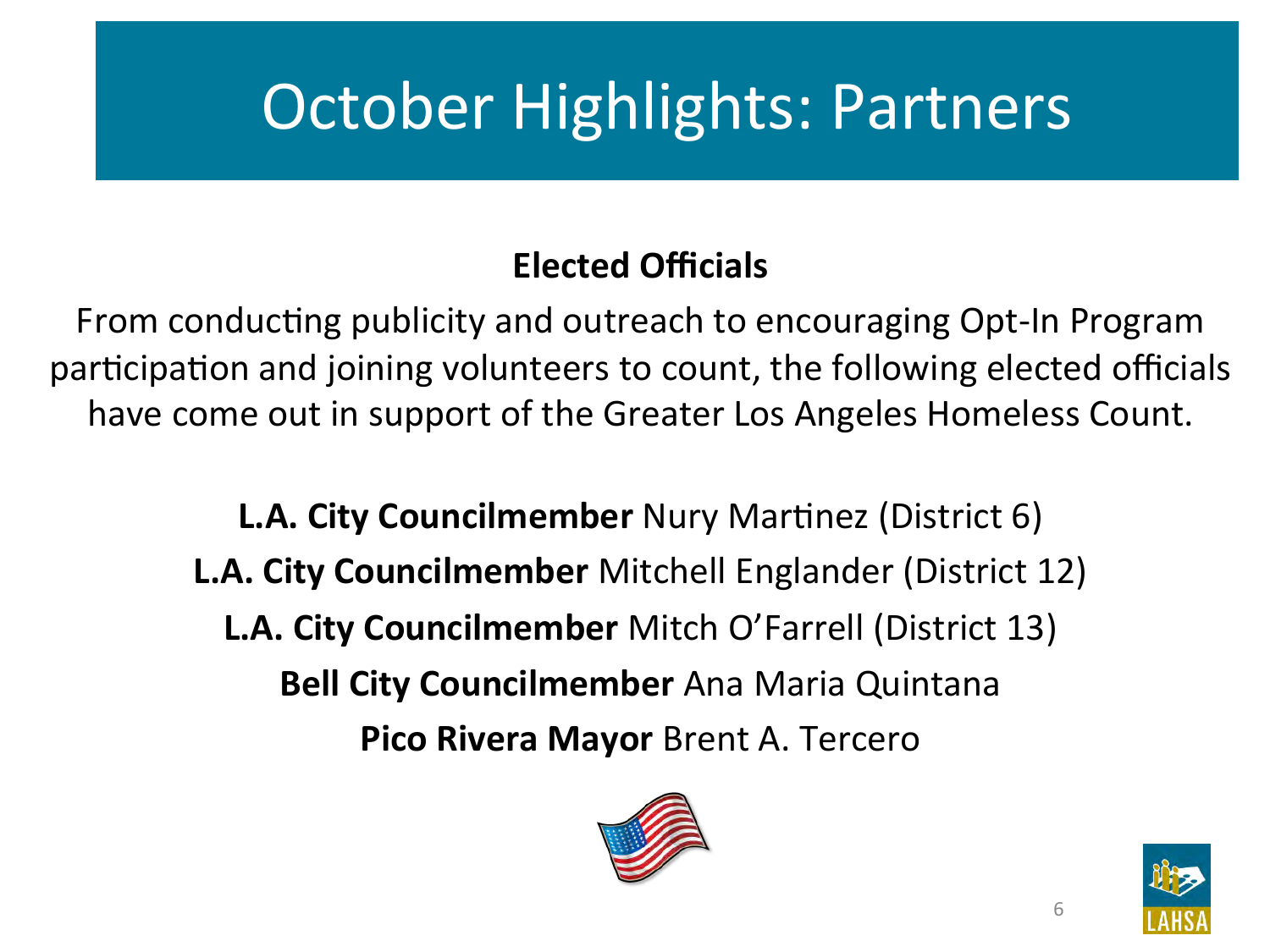### October Highlights: Partners

Several partnerships are emerging both regionally and Continuum-wide in support of the Homeless Count, including the following.





The **U.S. Department of Veterans Affairs** is helping to coordinate the participation of senior leaders in the 2015 count.

**Kaiser Permanente** is working with LAHSA to engage<br>hospitals and medical offices across the county to serve<br>**MAILAGER PERMANENTE.** as deployment site locations, conduct publicity and as deployment site locations, conduct publicity and outreach for the count, and incentivize Kaiser employees to volunteer.



Under Professor Angel Rodriguez, 15 master's students from the **Whittier College Department of Social Work** will lead an assessment of homelessness in their community, culminating in a student-led event to present their findings and recruit 100+ volunteers.

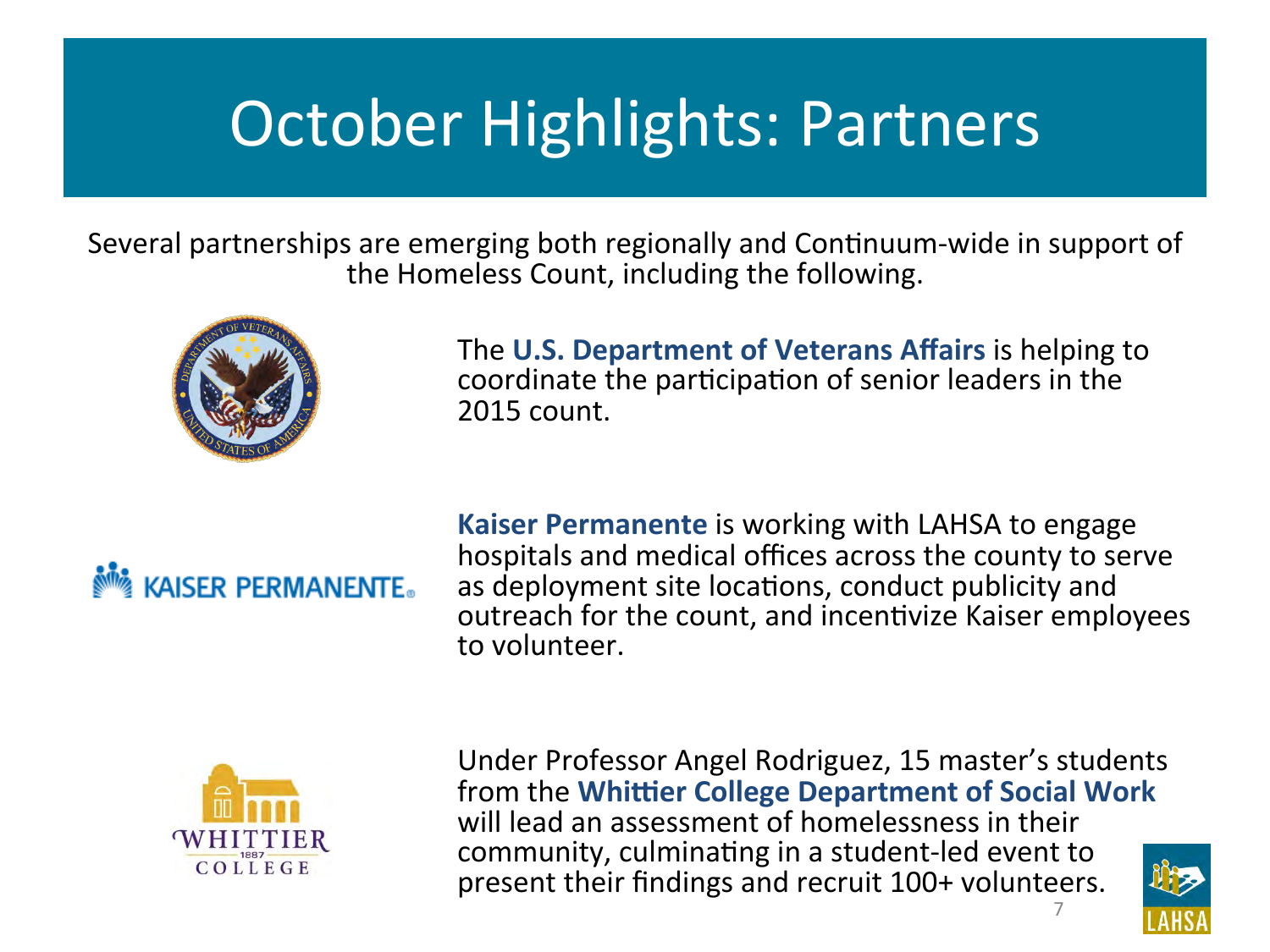### Homeless Count Updates by SPA

| <b>Service Planning</b><br><b>Area</b>     | <b>Volunteer</b><br><b>Sign-Ups</b> | <b>Deployment</b><br><b>Sites</b> | <b>Strategies/Targets</b>                                                                                                                                                                                                                         |
|--------------------------------------------|-------------------------------------|-----------------------------------|---------------------------------------------------------------------------------------------------------------------------------------------------------------------------------------------------------------------------------------------------|
| SPA <sub>1</sub><br><b>Antelope Valley</b> | 145                                 | $\overline{2}$                    | "High Five, Seventy-Five!" Campaign<br>Volunteer Centers, including<br>$\bullet$<br><b>OneLINC</b><br><b>Neighborhood Councils</b><br>Universities/Schools<br>$\bullet$<br><b>Local Events</b>                                                    |
| SPA <sub>2</sub><br>San Fernando Valley    | 185                                 | 6                                 | • CSUN "Ambassadors"<br><b>SFV Interfaith Council</b><br>$\bullet$<br><b>Community Service Organizations</b><br><b>Neighborhood Councils</b><br>$\bullet$<br>Sherman Oaks Chamber of<br>$\bullet$<br>Commerce<br><b>Local Events</b><br>$\bullet$ |

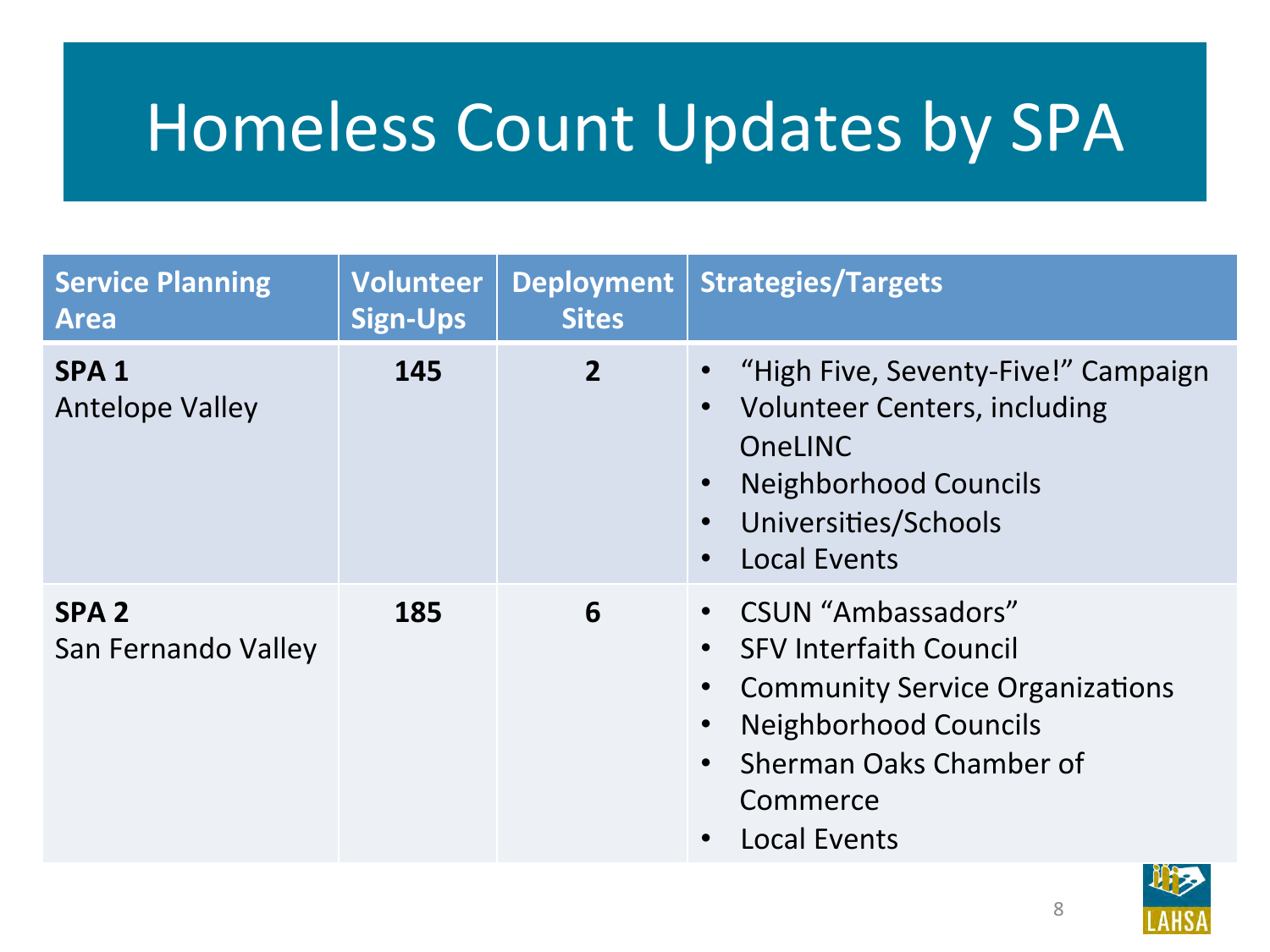### Homeless Count Updates by SPA

| <b>Service Planning</b><br><b>Area</b>        | <b>Volunteer</b><br><b>Sign-Ups</b> | <b>Deployment</b><br><b>Sites</b> | <b>Strategies/Targets</b>                                                                                                                                              |
|-----------------------------------------------|-------------------------------------|-----------------------------------|------------------------------------------------------------------------------------------------------------------------------------------------------------------------|
| SPA <sub>3</sub><br><b>San Gabriel Valley</b> | 3                                   | 5                                 | San Gabriel Valley Consortium on<br>$\bullet$<br>Homelessness<br><b>Azusa Pacific University</b><br>$\bullet$<br><b>Neighborhood Councils</b><br><b>Civil Servants</b> |
| SPA <sub>4</sub><br><b>Metro Los Angeles</b>  | 66                                  | $\mathbf 0$                       | <b>Local Events</b><br><b>Elected Officials</b><br>$\bullet$<br><b>Chambers of Commerce</b><br><b>Neighborhood Councils</b><br>$\bullet$                               |
| <b>SPA 5</b><br><b>West Los Angeles</b>       | 9                                   | $\overline{2}$                    | <b>Chambers of Commerce</b><br>$\bullet$<br><b>Rotary Club</b><br>$\bullet$<br><b>Local Businesses and Corporations</b><br>$\bullet$<br><b>Local Events</b>            |

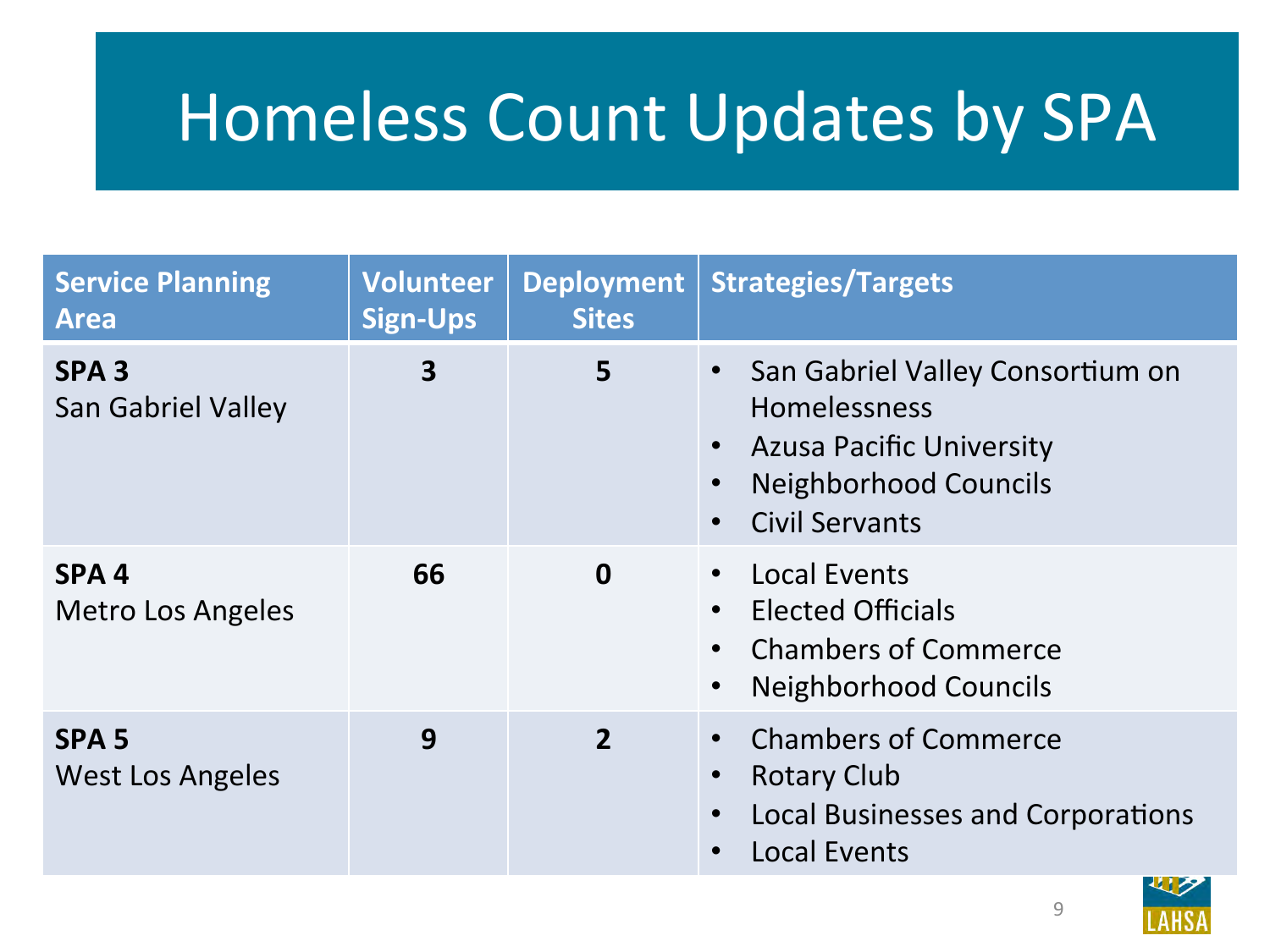### Homeless Count Updates by SPA

| <b>Service Planning</b><br><b>Area</b>                        | <b>Volunteer</b><br><b>Sign-Ups</b> | <b>Deployment</b><br><b>Sites</b> | <b>Strategies/Targets</b>                                                                                                                                    |
|---------------------------------------------------------------|-------------------------------------|-----------------------------------|--------------------------------------------------------------------------------------------------------------------------------------------------------------|
| SPA <sub>6</sub><br>South Los Angeles                         | 229                                 | 1                                 | <b>Engagement and awareness</b><br>campaign<br>Faith community, including<br>$\bullet$<br>megachurches and storefronts<br><b>Schools</b><br>$\bullet$        |
| SPA <sub>7</sub><br>East Los Angeles<br>County                | 74                                  | $\overline{\mathbf{3}}$           | <b>Chamber of Commerce</b><br><b>Whittier College</b><br><b>Faith Community</b><br><b>Elected Officials</b>                                                  |
| SPA <sub>8</sub><br>South Bay<br><b>TOTAL VOLUNTEERS: 828</b> | 118<br><b>GOAL: 6,000</b>           | <b>10</b>                         | <b>Faith Community</b><br>Toastmasters<br>Corporations with 500+ employees<br><b>Colleges and Universities</b><br>Law Enforcement<br><b>Local Government</b> |

ЕАПОА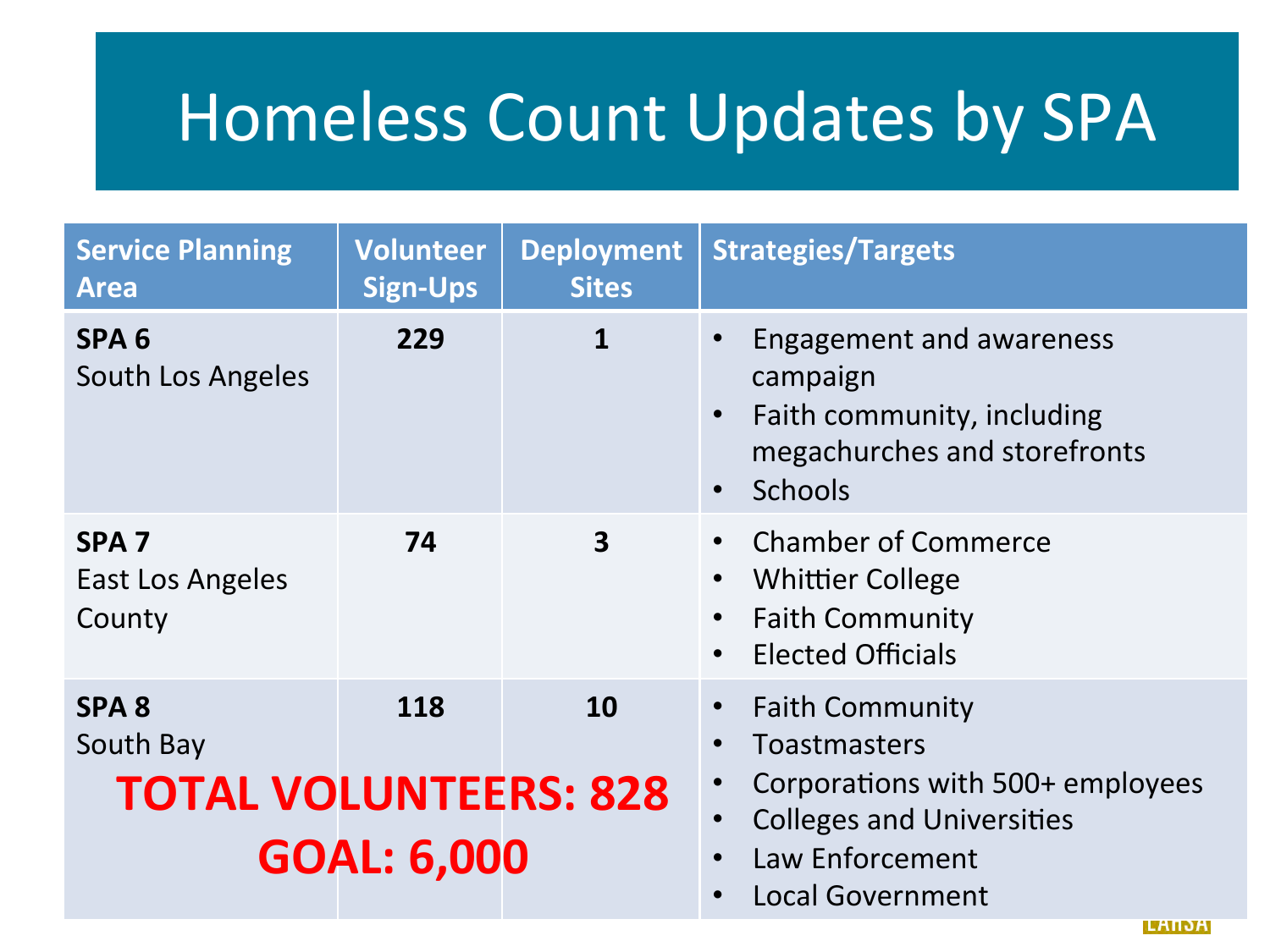### Recent & Upcoming Events

**SGVC 5<sup>th</sup> Annual Homeless Summit** November 13, 2014

**United Way HomeWalk** November 15, 2014 

**cicLAvia (South L.A.)** December 7, 2014

**Los Angeles Veteran & Family Stand Down** December  $20 - 22$ , 2014





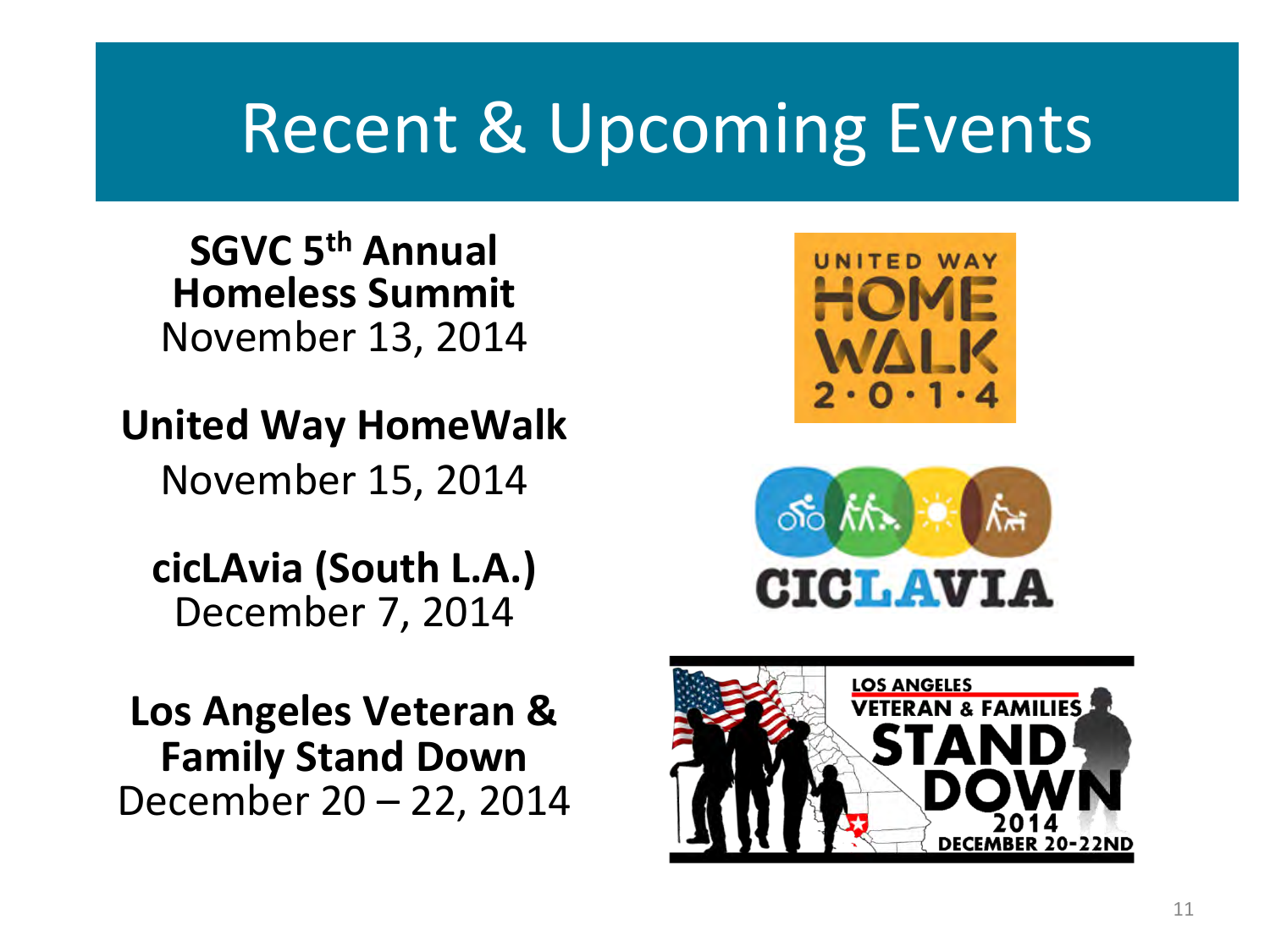### Launch of Volunteer Website



#### **WHY COUNT?**

Los Angeles has the highest street homeless population in the nation. Every day we see them  $$ men, women and to call home.

We don't have to accept homelessness as an unsolvable problem. With your help we can end home

The Los Angeles Homeless Services Authority (LAHSA) is the lead agency responsible for completing the Greater Los Angeles Homeless Count<br>every two years. The Count helps LAHSA demonstrate our area's need for housing, shelter and service programs to the federal government.

children with no place Your contribution goes well beyond your donated time. By knowing who and where homeless people are in Los Angeles County, we are bette<br>able to plan and identify resources to provide vital services to the homeless, and ultimately move families and individuals into housing



Launch Date November 14, 2015 

### **www.TheyCountWillYou.or g**

Volunteers can sign up for different roles across multiple count nights, choose their deployment sites, and form teams.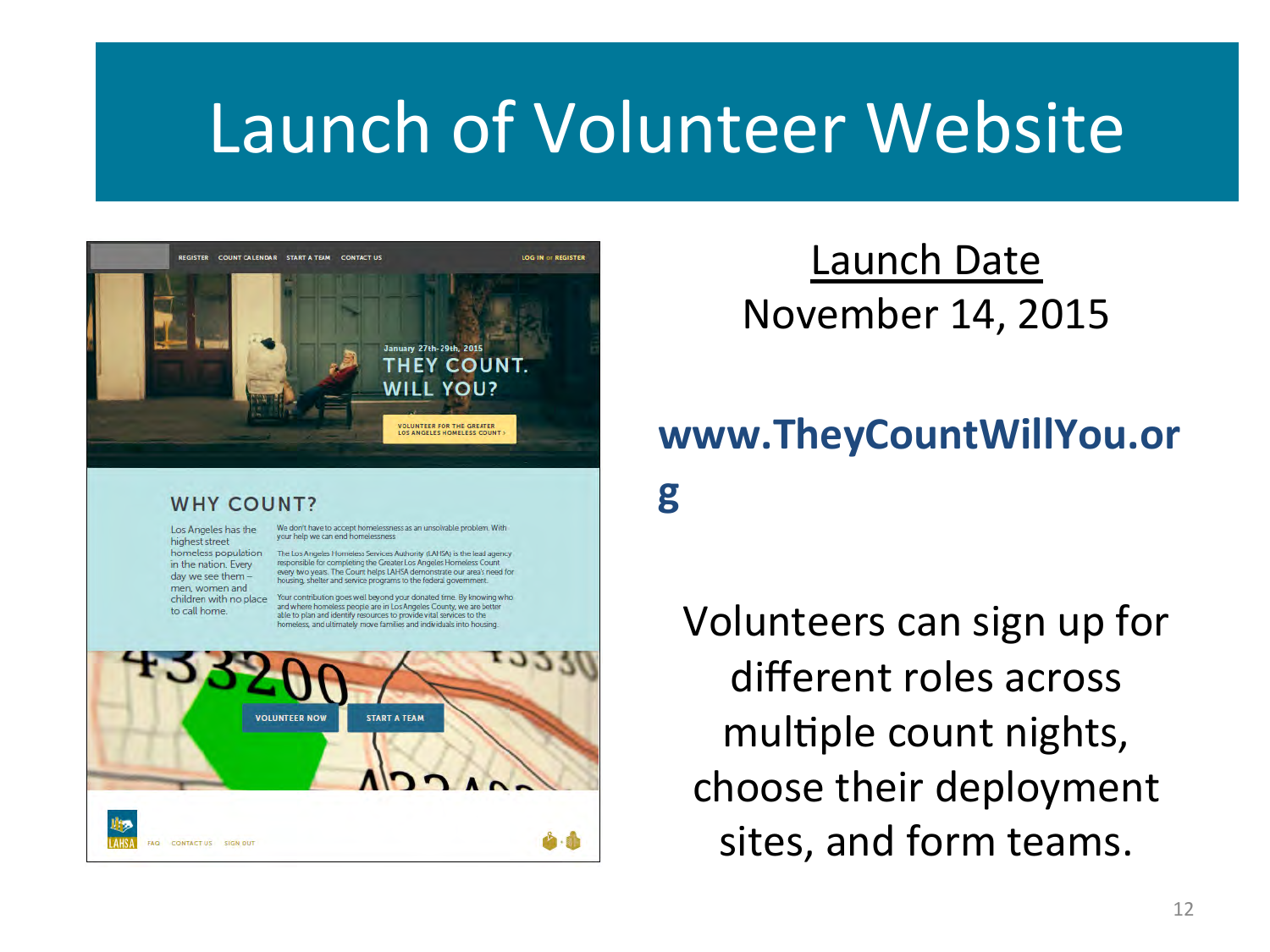### Feedback

- Any special events where we can recruit volunteers
- Any facility that is large enough to be utilized as a deployment center
- Any new group that we should target to contact about participating in the Count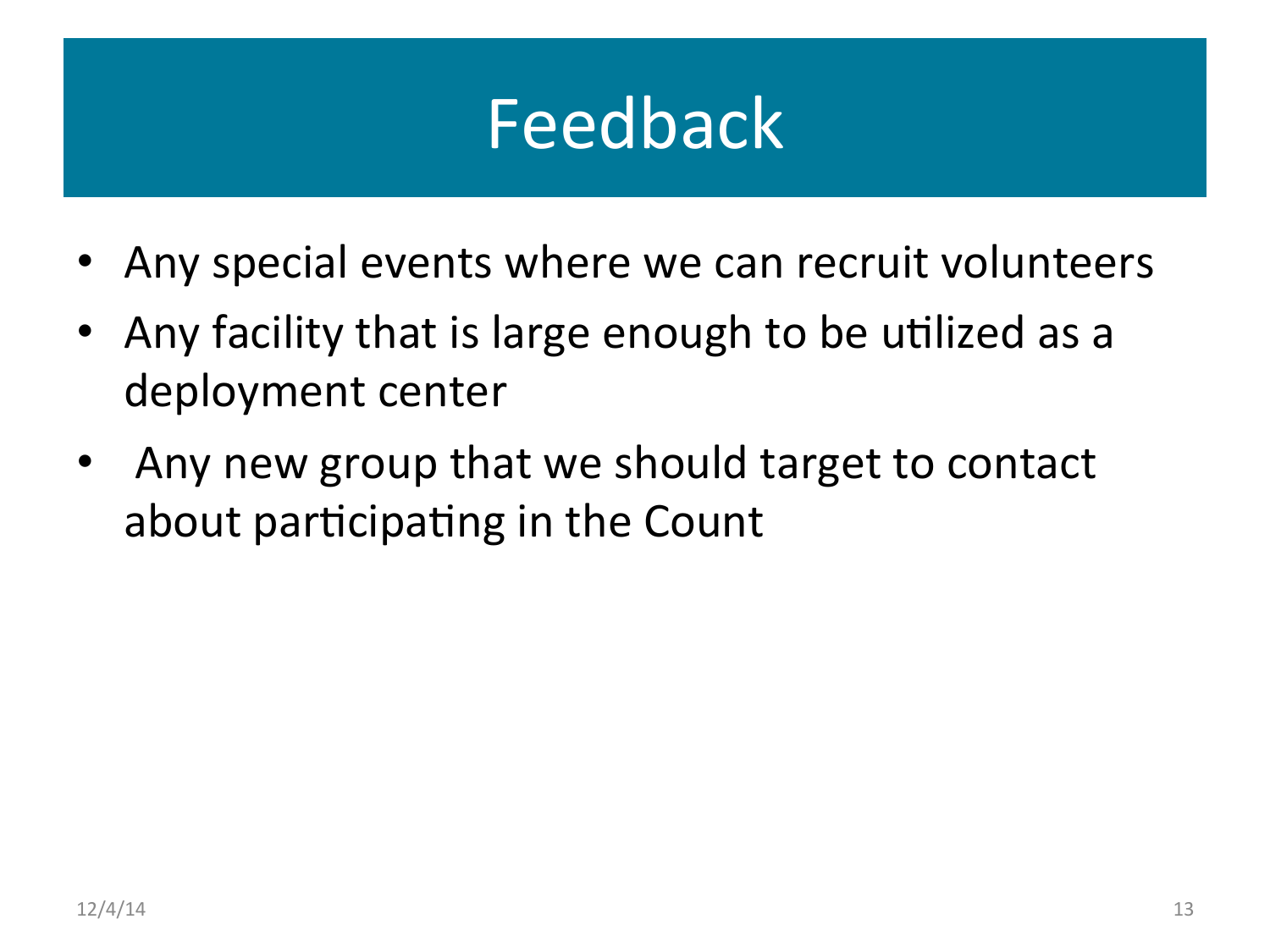# **Funding Opportunities**

- Crisis Housing Request for Proposals (RFP)
	- $-$  Align the shelter and services funded under the Crisis Housing RFP with the existing Coordinated Entry System (CES) system.
	- $-$  Focus groups of Singles and Youth providers were held over the summer to provide feedback on the procurement of these services.
	- $-$  One of the primary goals of this RFP is to create shelter beds "reserved" for individuals who are matched to housing, but who are awaiting final processing steps before they can move into their unit.
	- $-$  Crisis Housing RFP is in the development stages to incorporate this feedback.
	- $-$  Release expected to be in early 2015.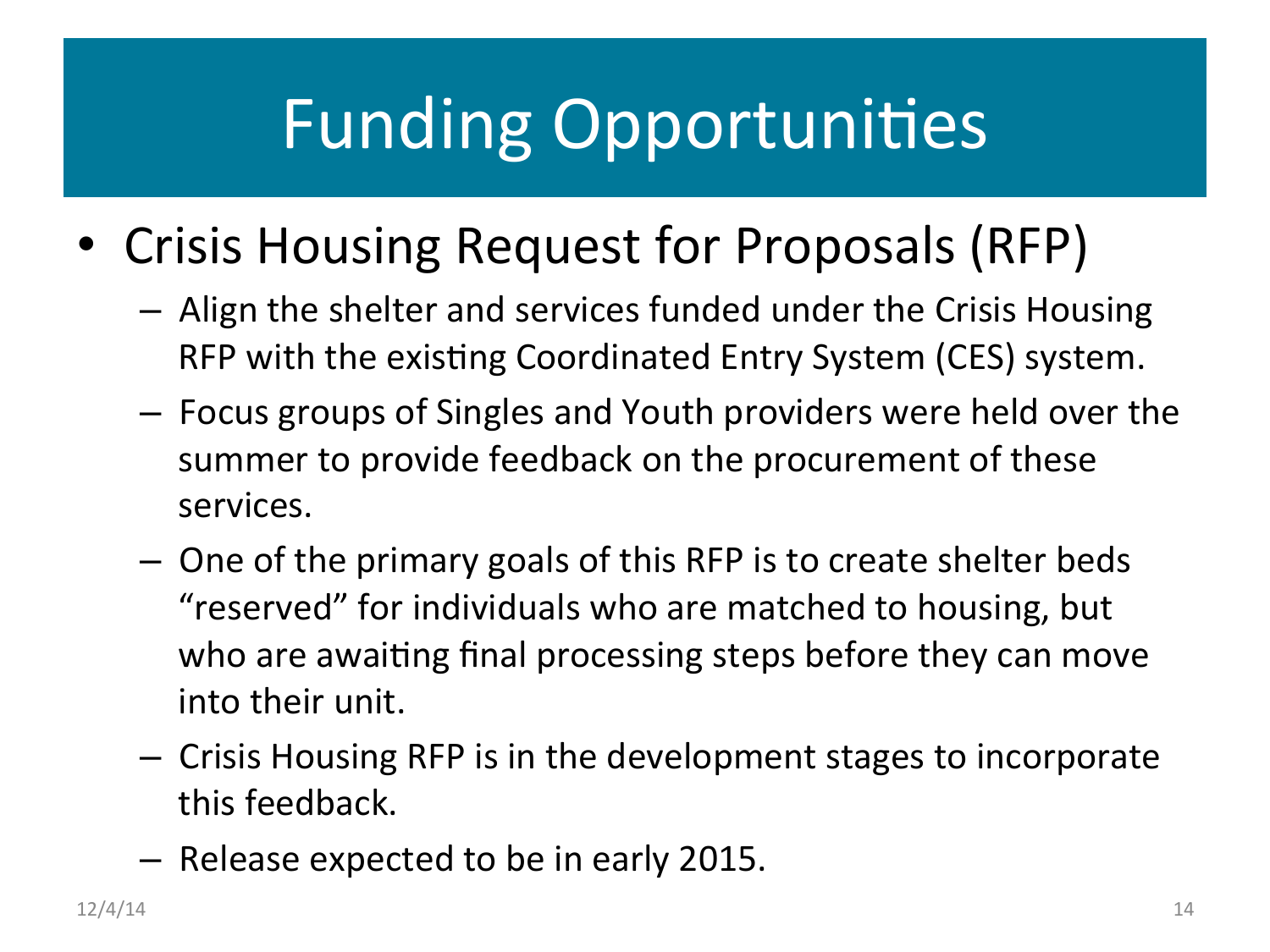Los Angeles Continuum of Care Homeless Family Solutions System Changing the Way Homeless Families Access Housing Supports



### **Rapid Re-Housing Rental Assistance Policy for Homeless Families**

**COMMUNITY FEEDBACK** 

**ON PROPOSED RENTAL ASSISTANCE POLICY REQUESTED**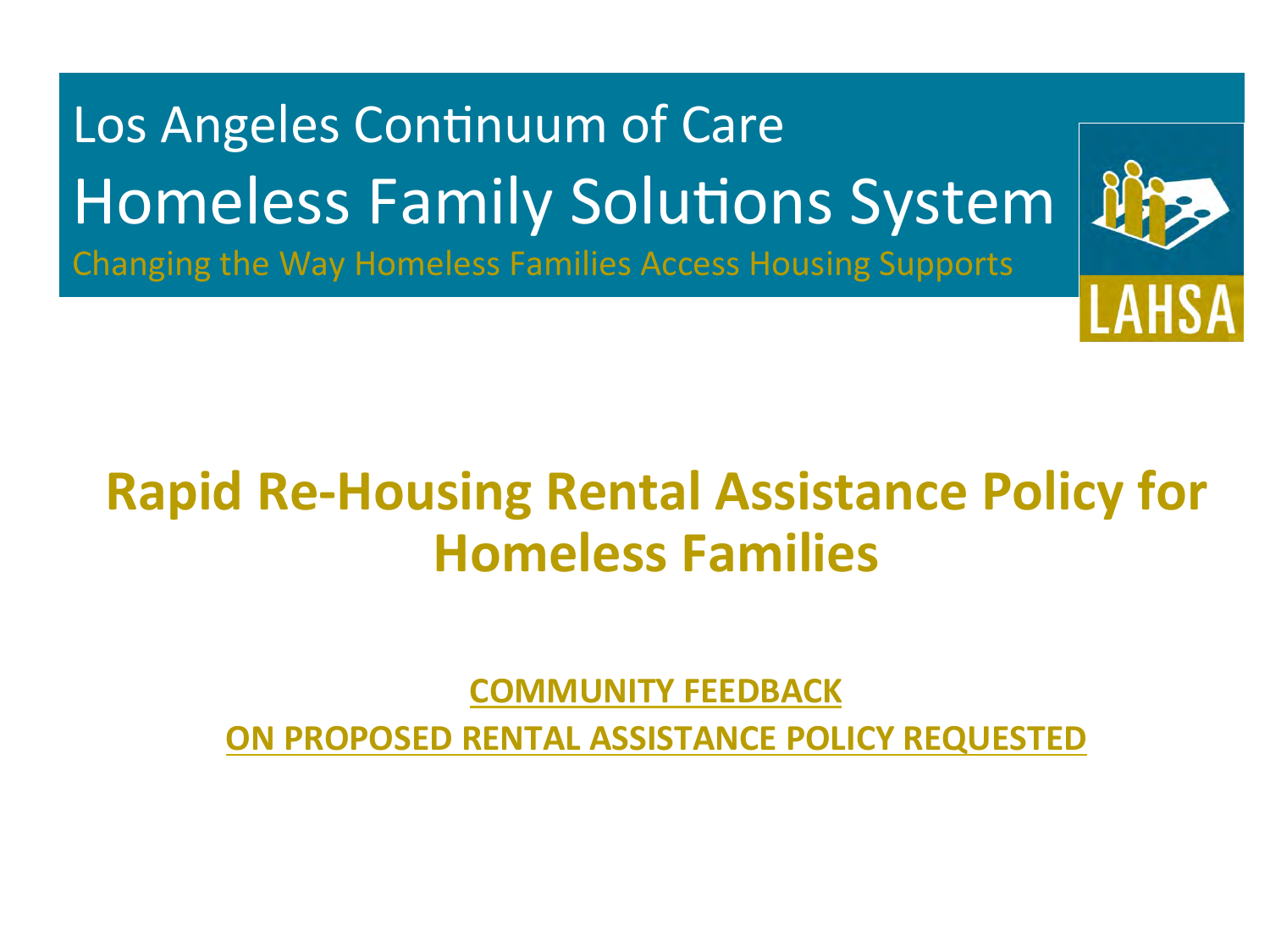### HFSS-Mission

- No family goes unsheltered
- Reduce the length of time families experience homelessness to less than 45 days
- Coordination of community-based resources will support families to rapidly re-enter permanent housing
- Needs of homeless families are met using a system of care that provides coverage throughout Los Angeles County

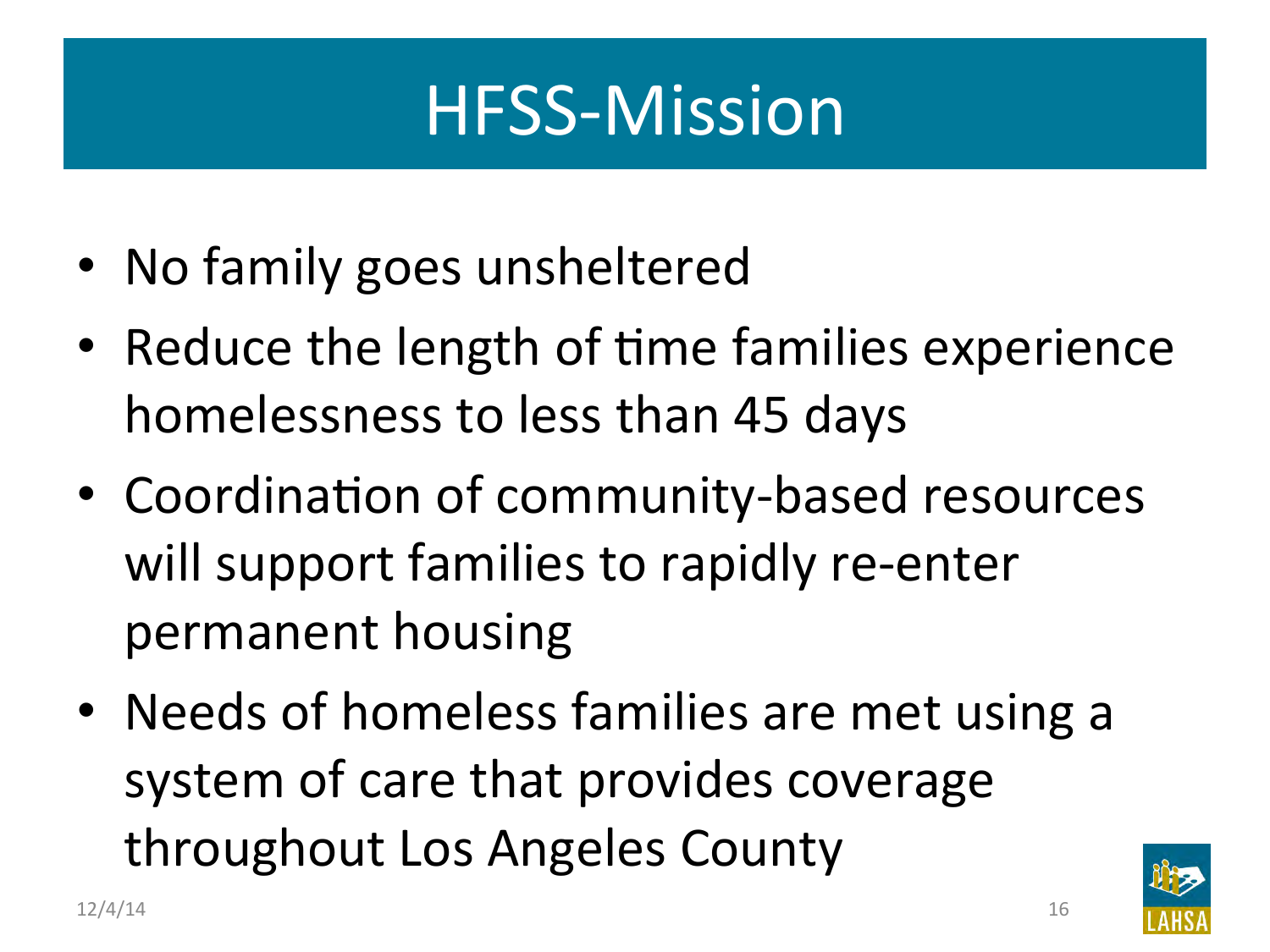# Guiding Principles

| <b>Principle</b>                                         | Goal                                                                                                                                                                                          |
|----------------------------------------------------------|-----------------------------------------------------------------------------------------------------------------------------------------------------------------------------------------------|
| <b>Coordinated System of</b><br>Care                     | A region-based program for homeless families that provides<br>rapid rehousing and ongoing case management for<br>community reintegration and stabilization.                                   |
| <b>Coordinated Access</b>                                | Streamlined assessment and triage to housing and<br>resources for homeless families.                                                                                                          |
| <b>Regional Collaboration</b>                            | Partnerships across public and private entities that ensure<br>homeless families are fully supported and connected to<br>permanent housing and services within their respective<br>community. |
| <b>Building Economic and</b><br><b>Housing Stability</b> | To facilitate connections to income, employment, and<br>education that provide the financial resources to achieve<br>long-term housing stability.                                             |
| <b>Targeted Interventions</b>                            | Individualized housing and services assistance based on<br>each homeless family's ability to obtain and maintain<br>permanent housing stability.                                              |

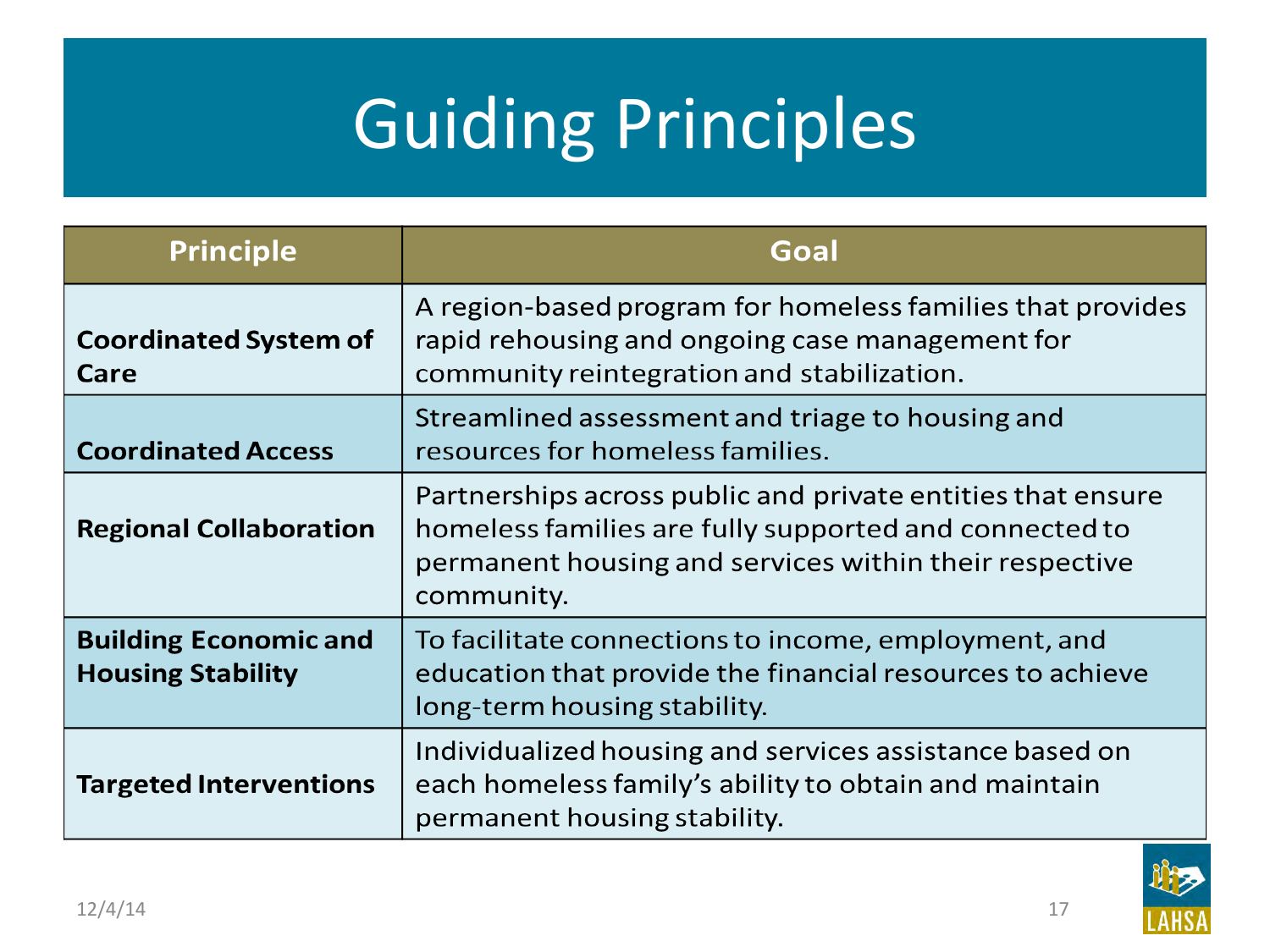# Background Information

- HUD CFR 576.400 and 578.39 requires that Continuums of Care develop written policies and procedures for determining and prioritizing which eligible families will receive rapid re-housing assistance, as well as the amount or percentage of rent that each program participant must pay.
- The proposed Rapid Re-Housing Rental Assistance Policy for Homeless Families will ensure an equitable and standardized approach to providing rental assistance while still allowing service providers some flexibility in developing rental assistance plans which will best meet the needs of the diverse array of homeless families in the Los Angeles Continuum of Care (LA CoC).

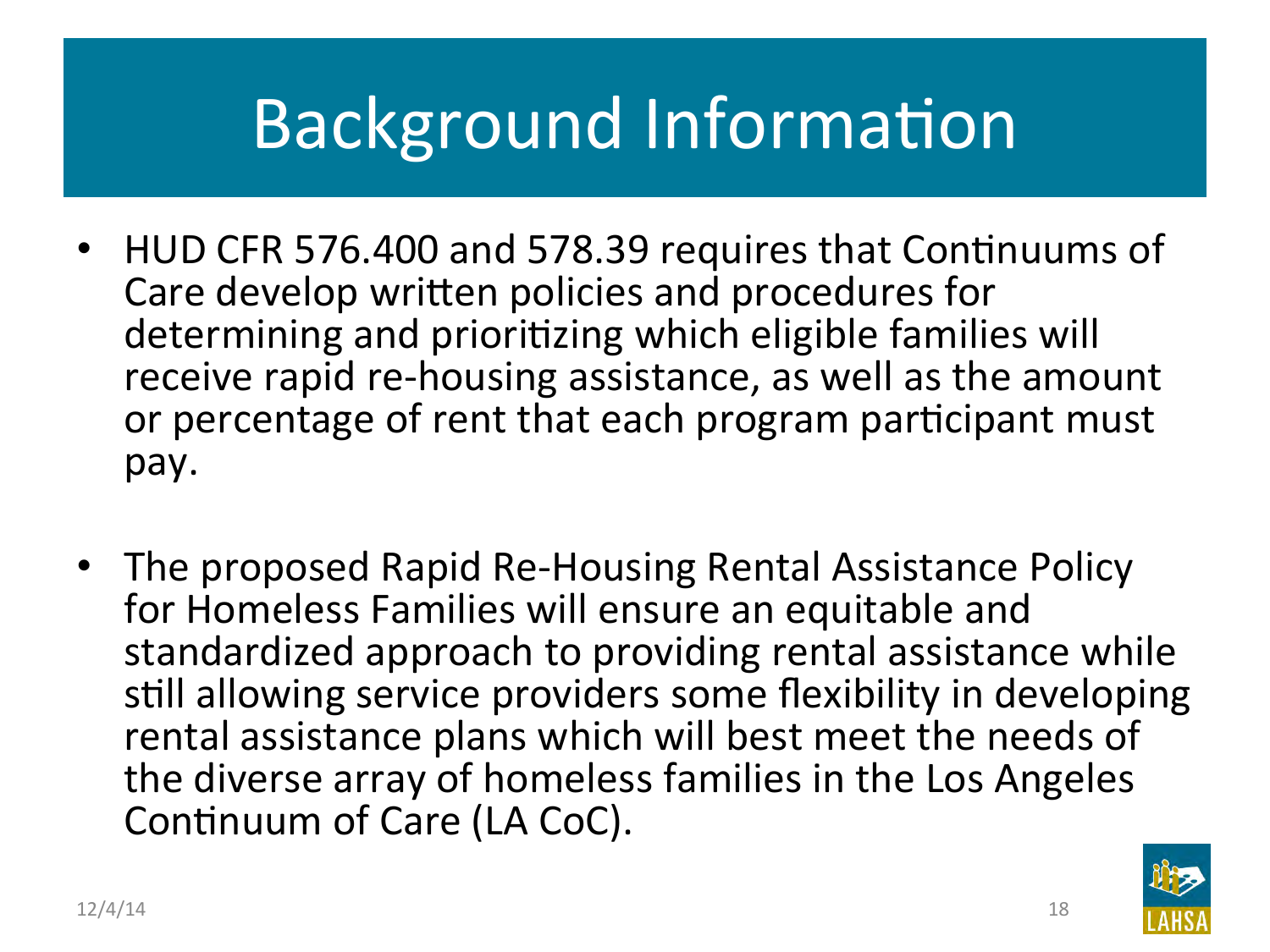# Purpose of Policy

- Prioritize which eligible families will receive rapid re-housing assistance,
- Outline the maximum amount or percent of rental assistance that a program participant may receive,
- Ensure an equitable and standardized approach to providing rental assistance while:
	- $-$  Allowing service providers some flexibility in developing rental assistance plans,
	- $-$  Meeting the needs of the diverse array of homeless families in the Los Angeles Continuum of Care.

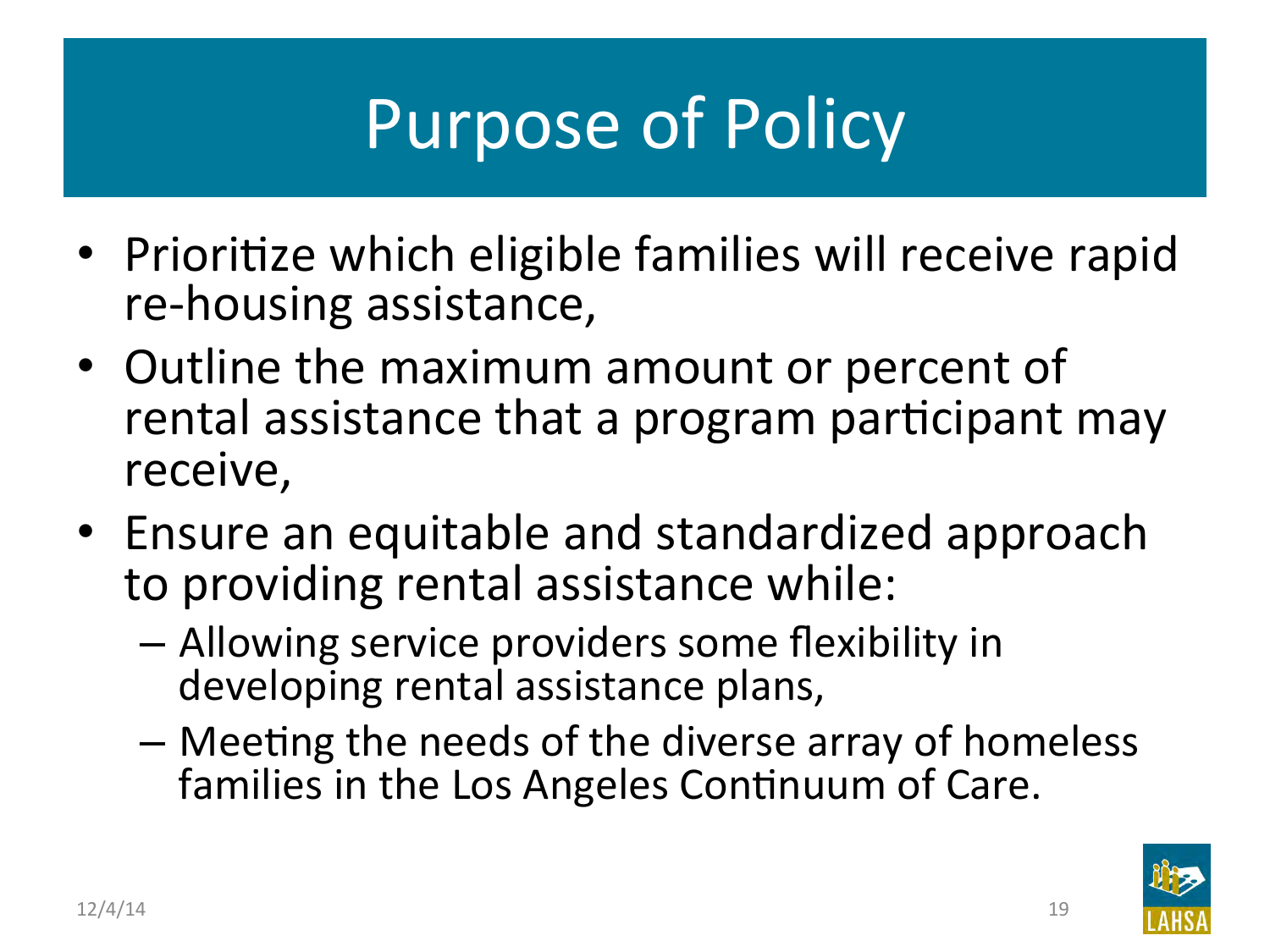## **Funding Sources Impacted**

- HUD Emergency Solutions Grant
	- City and County of Los Angeles
	- $-$  Primarily impacts Family Solutions Centers
- HUD Continuum of Care Grants
	- $-$  City and County of Los Angeles
	- $-$  Requires participation with Homeless Family Solutions System (HFSS)
- Department of Public Social Services (DPSS)
	- County of Los Angeles
		- CalWORKs/GAIN
		- **CalWORKS**
	- $-$  Primarily impacts Family Solutions Centers
- *Future rapid re-housing grants serving the LA CoC*

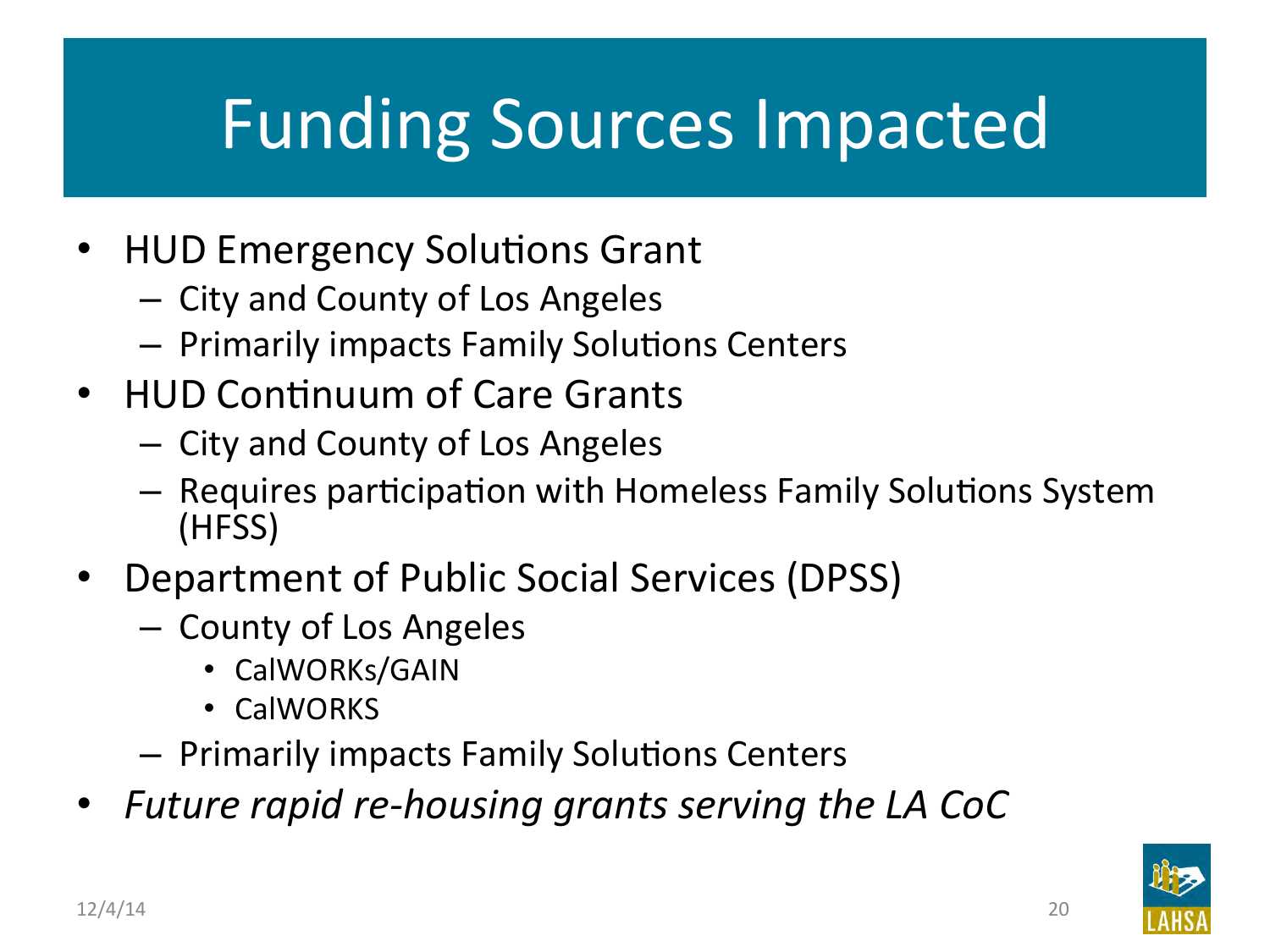# 2014-2015 LA CoC Rapid Re-Housing Funding Levels

| <b>Funding Source</b>                                                                  | Approximate<br><b>Funding Level</b> |
|----------------------------------------------------------------------------------------|-------------------------------------|
| <b>HUD Emergency Solutions Grant</b>                                                   | \$1.2 <sub>M</sub>                  |
| DPSS CalWORKs/GAIN Housing Assistance Program<br>(including Housing Stability Program) | \$5.0 M                             |
| <b>DPSS CalWORKs Housing Stability Program</b>                                         | \$3.5 <sub>M</sub>                  |
| HUD Continuum of Care Rapid Re-Housing Programs                                        | \$3.4 <sub>M</sub>                  |
| <b>Rapid Re-Housing Total</b>                                                          | \$13.1 Million                      |

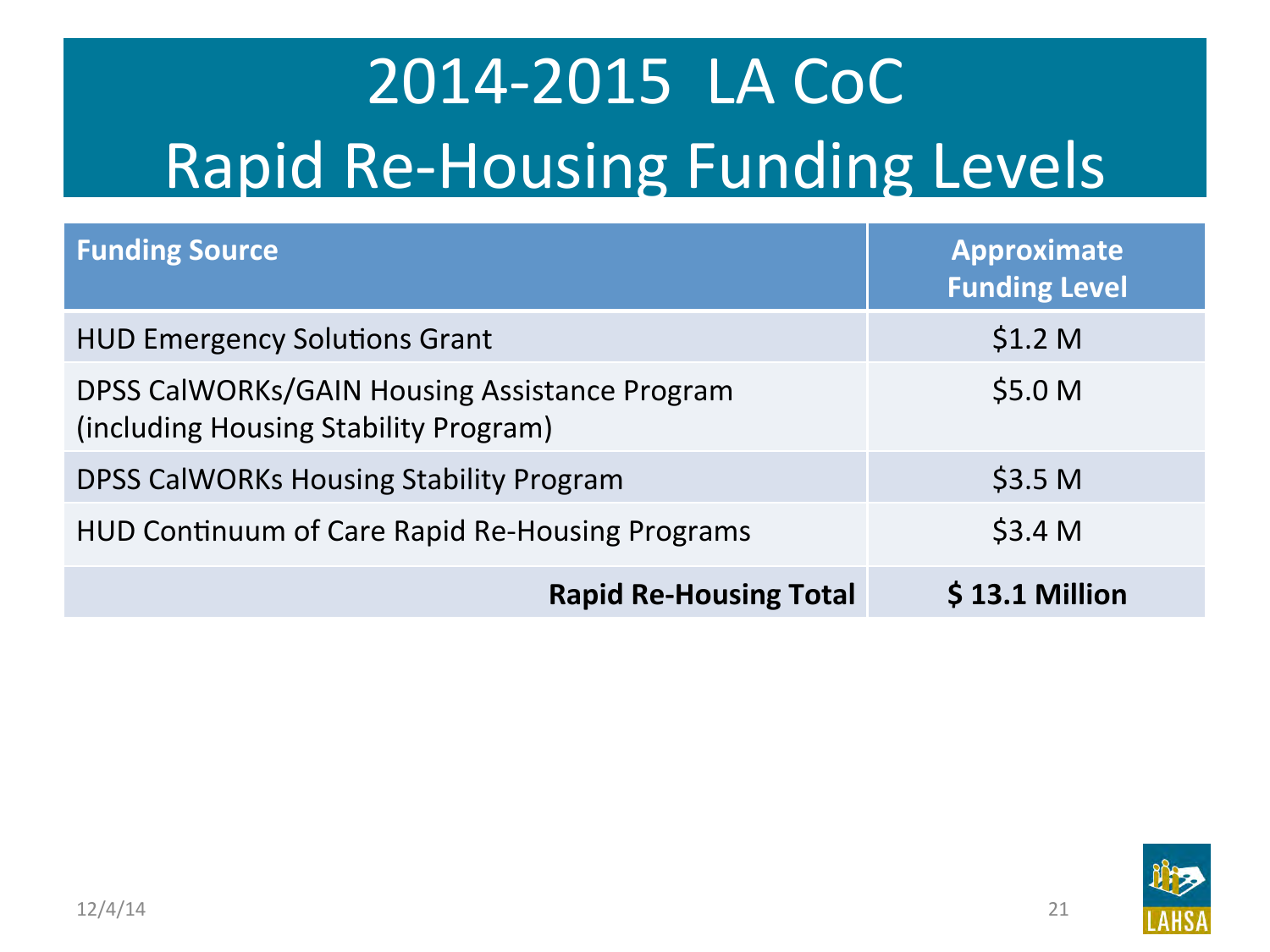# **Eligibility Requirements for Rapid Re-**Housing Programs

| <b>Funding Source</b>                                       | <b>Housing Status</b>                                                                                                                                                                                                    | <b>Income Limits</b>                                                                                       |
|-------------------------------------------------------------|--------------------------------------------------------------------------------------------------------------------------------------------------------------------------------------------------------------------------|------------------------------------------------------------------------------------------------------------|
| <b>HUD Emergency</b><br><b>Solutions Grant</b>              | Literally homeless<br>$\bullet$<br>Residing in crisis housing (short or<br>$\bullet$<br>medium term)<br>Fleeing domestic violence<br>$\bullet$                                                                           | 50% AMI for up to<br>$\bullet$<br>25% of population<br>served<br>Up to 30% for 75% of<br>population served |
| <b>DPSS CalWORKs - All</b><br>Programs                      | Literally homeless<br>$\bullet$<br>Residing in crisis housing (short or<br>$\bullet$<br>medium term)<br>Residing with family/friends;<br>$\bullet$<br>facing imminent eviction<br>Fleeing domestic violence<br>$\bullet$ | Cannot exceed<br>$\bullet$<br>income standards as<br>set by DPSS                                           |
| <b>HUD Continuum of</b><br>Care Rapid Re-<br><b>Housing</b> | Literally homeless<br>$\bullet$<br>Residing in crisis housing (short-<br>$\bullet$<br>term only)<br>Fleeing domestic violence<br>$\bullet$                                                                               | Up to 30% AMI                                                                                              |

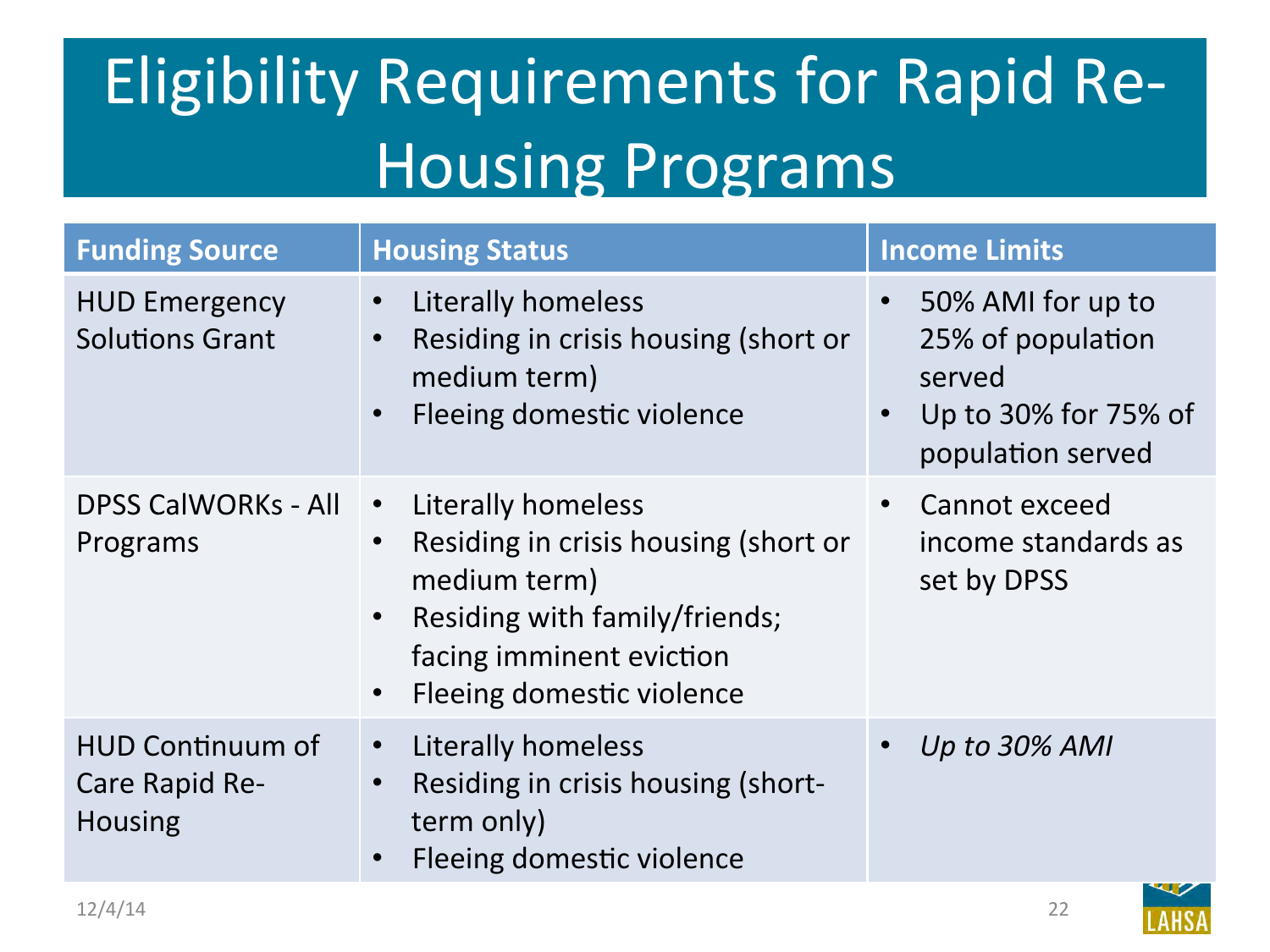## **HUD Funded Rapid Re-Housing** Programs: Assistance Levels

| <b>Funding</b><br><b>Source</b>                               | <b>Maximum Monthly Amount</b><br>of Assistance                                                                                         | <b>Maximum Number</b><br>of Months of<br><b>Assistance</b>                                                                                | <b>Challenges to</b><br><b>Housing</b><br><b>Stability</b> |
|---------------------------------------------------------------|----------------------------------------------------------------------------------------------------------------------------------------|-------------------------------------------------------------------------------------------------------------------------------------------|------------------------------------------------------------|
| Emergency<br>Solutions<br>Grant-Rapid<br><b>Re-Housing</b>    | Up to 100% of the<br>contracted rent amount<br>for months 1-3<br>Up to 75% of the<br>contracted rent amount<br>for months 4 and beyond | Maximum subsidy<br>$\bullet$<br>period is 24<br>months<br>Assistance in<br>$\bullet$<br>months 6 and<br>beyond requires<br>LAHSA approval | Low to<br>$\bullet$<br>Moderate                            |
| <b>HUD</b><br>Continuum of<br>Care Rapid<br><b>Re-Housing</b> | Up to 100% of the<br>contracted rent amount<br>for months 1-3<br>Up to 75% of the<br>contracted rent amount<br>for months 4 and beyond | Maximum subsidy<br>$\bullet$<br>period is 24<br>months<br>Assistance in<br>$\bullet$<br>months 6 and<br>beyond requires<br>LAHSA approval | Moderate<br>$\bullet$<br>to High                           |
| 12/4/14                                                       |                                                                                                                                        |                                                                                                                                           | 23<br><b>TAUC</b>                                          |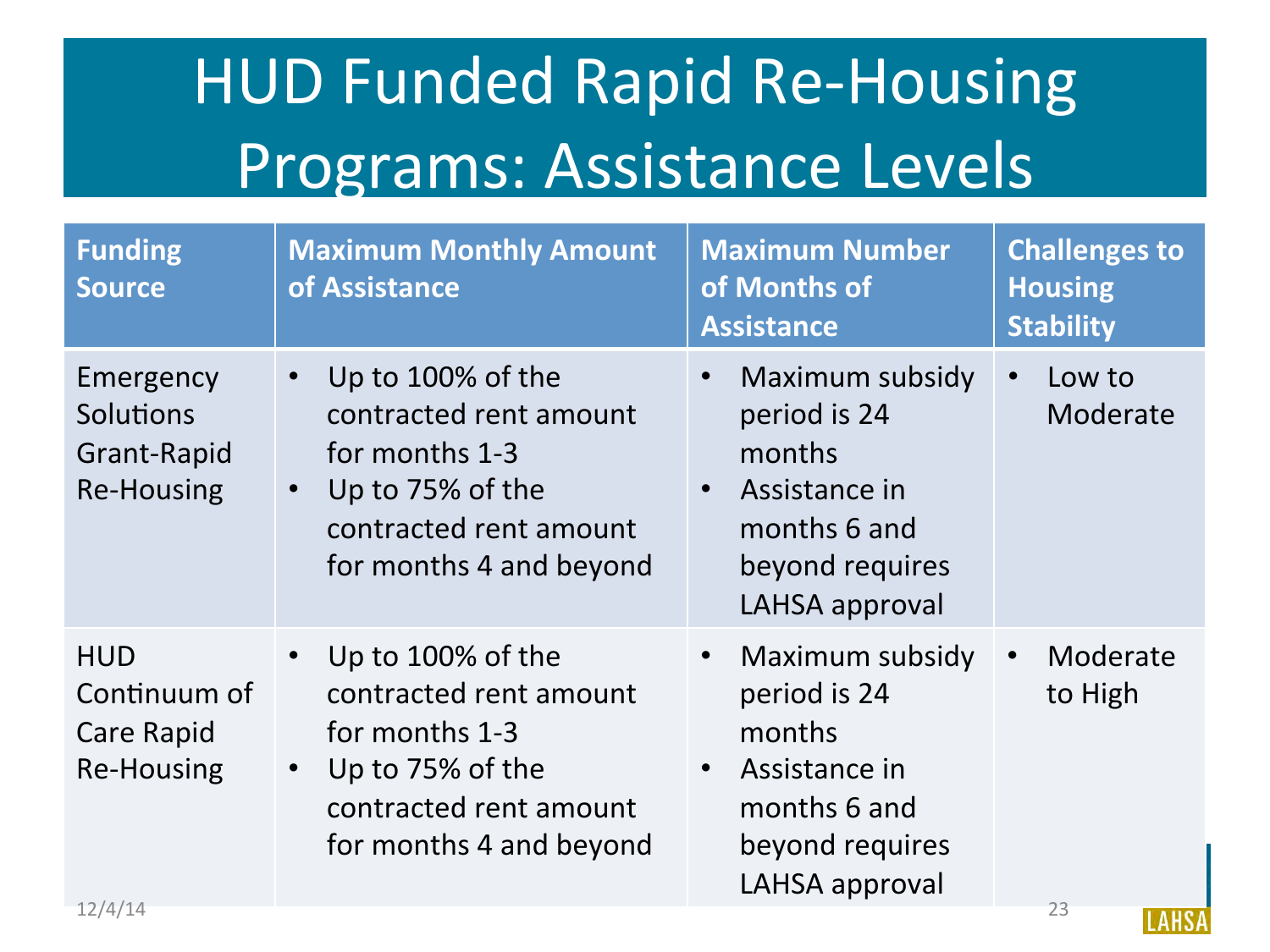### Department of Public Social Services Funded Rapid Re-Housing Programs: Assistance Levels

| <b>Funding Source</b>                                                 | <b>Maximum Monthly Amount of</b><br><b>Assistance</b>                                                                                           | <b>Maximum</b><br><b>Number of</b><br><b>Months of</b><br><b>Assistance</b> | <b>Challenges</b><br>to Housing<br><b>Stability</b> |
|-----------------------------------------------------------------------|-------------------------------------------------------------------------------------------------------------------------------------------------|-----------------------------------------------------------------------------|-----------------------------------------------------|
| <b>CalWORKs GAIN</b>                                                  | Up to 100% of the contracted<br>$\bullet$<br>rent amount for months 1-3<br>Up to 75% of the contracted<br>rent amount for month 4 and<br>beyond | Up to four<br>months                                                        | Low to<br>$\bullet$<br>Moderate                     |
| <b>CalWORKs</b><br><b>GAIN-Housing</b><br><b>Stability</b><br>Program | Up to 75% of the contracted<br>rent                                                                                                             | Up to two<br>$\bullet$<br>months                                            | Low to<br>$\bullet$<br>Moderate                     |
| <b>CalWORKs</b><br><b>Housing Stability</b><br>Program<br>12/4/14     | Up to 100% of the contracted<br>rent amount for months 1-3<br>Up to 75% of the contracted<br>rent amount for month 4                            | Up to four<br>months                                                        | Low to<br>$\bullet$<br>Moderate<br>24<br>ІЕАПОМ     |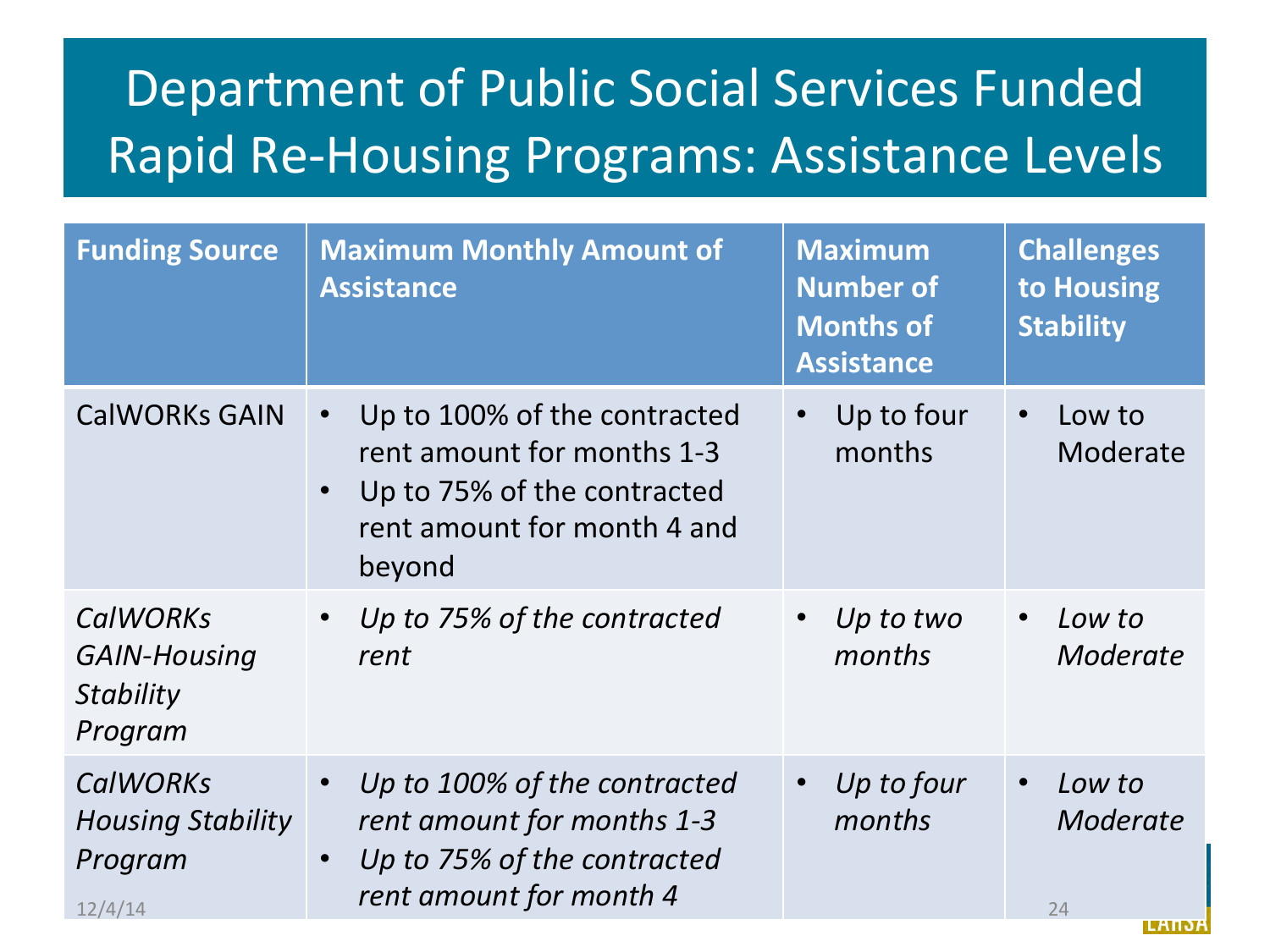# Community Feedback

- Does this tiered approach appear to meet the needs of your community?
- Would you support this policy as a County-Wide approach to resolving family homelessness at a local level?
- What changes/additions to the policy would you propose?
- Additional thoughts or comments?

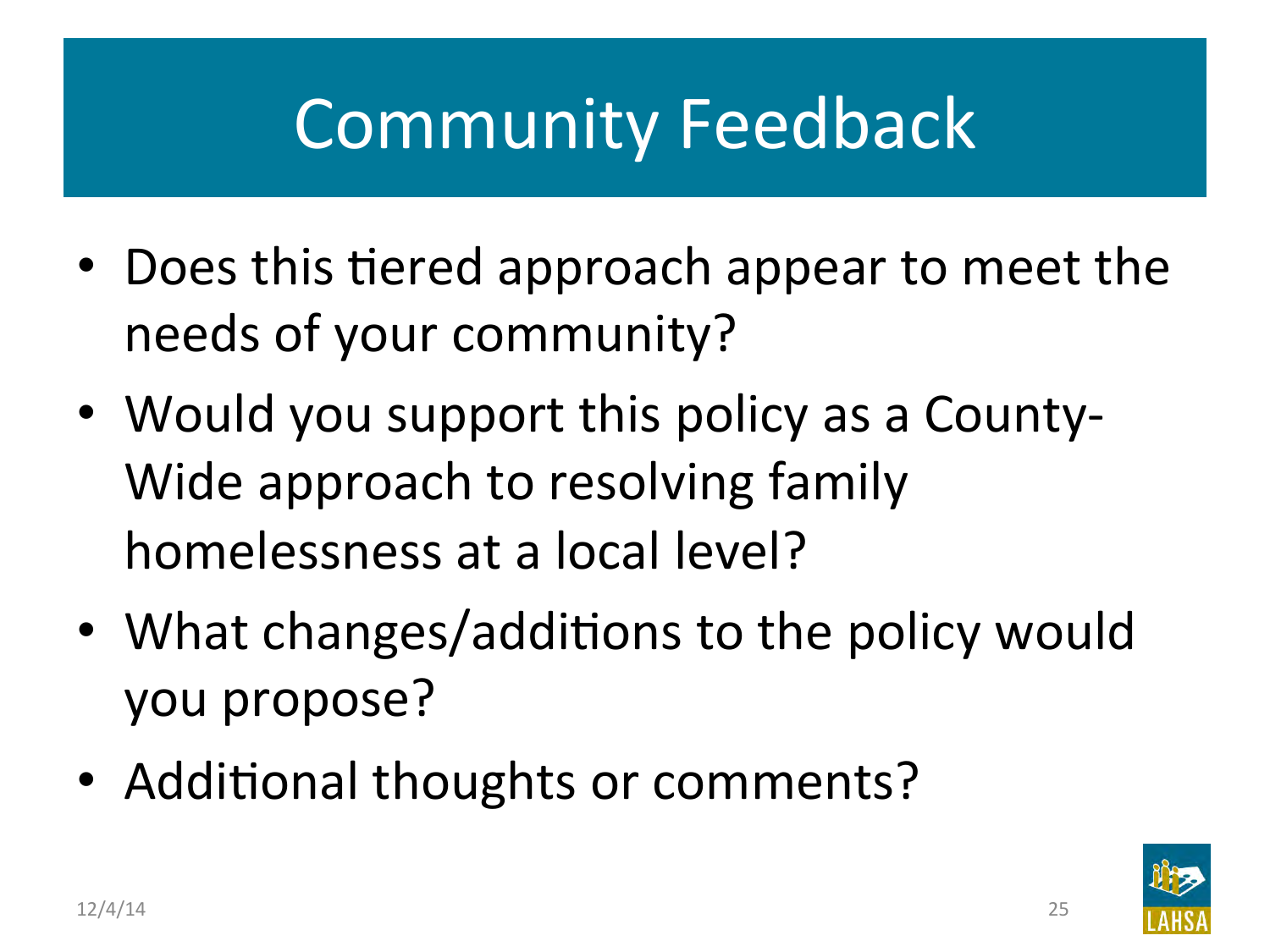## Questions/Comments?

**Clementina Verjan**, Acting Director of Policy and Planning Department, cverjan@lahsa.org (213) 683-3338 w, (323) 440-6483 cell 

**Jonni Miller**, Family Solutions System Coordinator, jmiller@lahsa.org, (213) 225-8483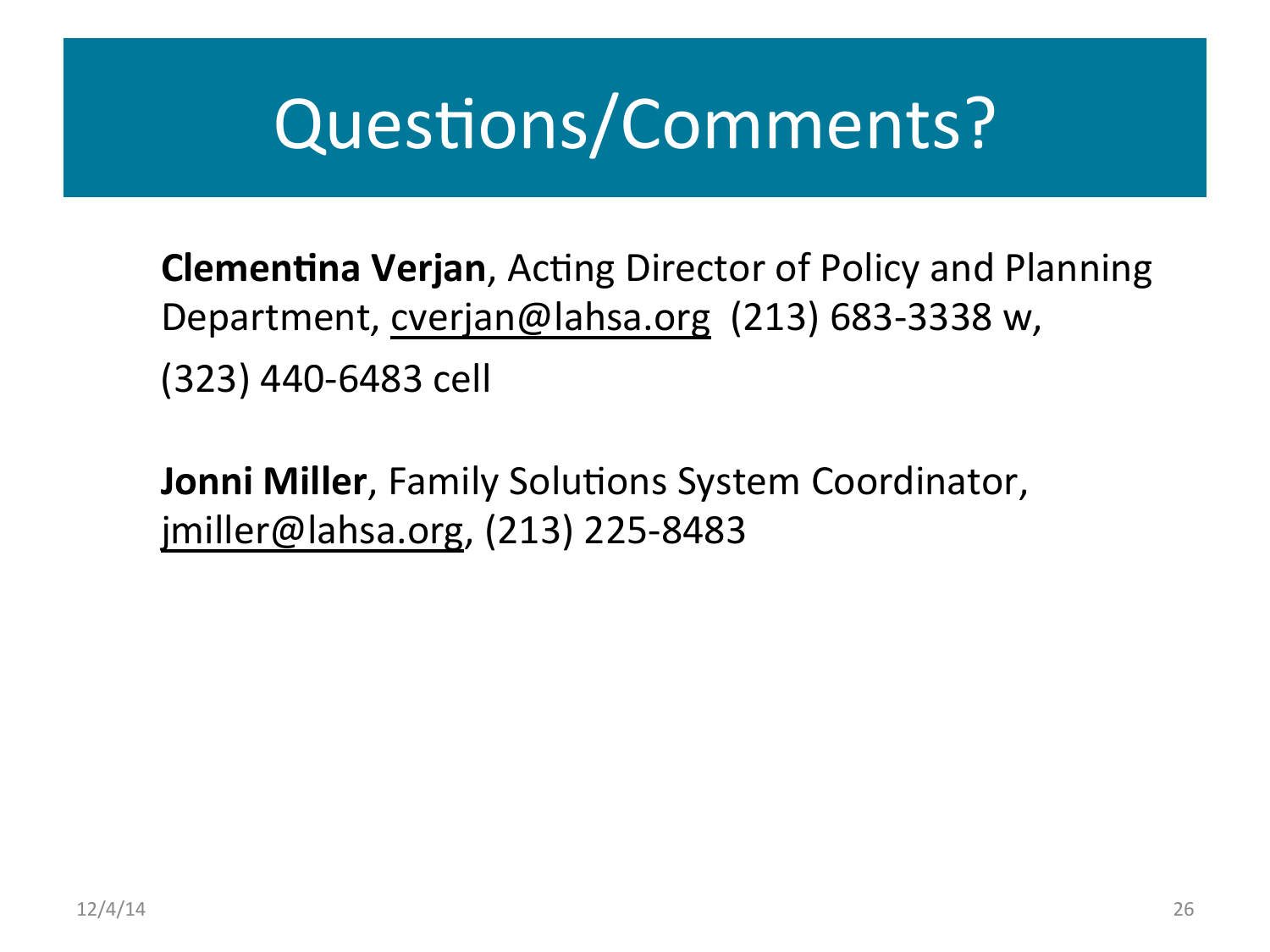### Point of Contacts for the **Greater Los Angeles Homeless Count**

| <b>Regional Homeless Count Coordinators</b> |                            |                                             |                             |                  |  |
|---------------------------------------------|----------------------------|---------------------------------------------|-----------------------------|------------------|--|
| <b>SPA</b>                                  | <b>NAME</b>                | <b>HOST AGENCY or</b><br><b>AFFILIATION</b> | <b>EMAIL</b>                | <b>PHONE</b>     |  |
| SPA <sub>1</sub>                            |                            | South Antelope                              |                             |                  |  |
| <b>Antelope Valley</b>                      | Clyde Villacisneros        | <b>Valley Emergency</b><br><b>Services</b>  | SPA1homelesscount@lahsa.org | $(213)$ 986-5250 |  |
| SPA <sub>2</sub>                            |                            | Los Angeles Family                          |                             |                  |  |
| San Fernando Valley                         | Elisabeth Young            | <b>Housing</b>                              | SPA2homelesscount@lahsa.org | (213) 293-5530   |  |
| SPA <sub>3</sub>                            |                            | San Gabriel Valley                          |                             |                  |  |
| San Gabriel Valley                          | Stephen Fomba              | Consortium on                               | SPA3homelesscount@lahsa.org | (626) 665-3434   |  |
|                                             |                            | Homelessness                                |                             |                  |  |
| SPA <sub>4</sub>                            | Antquan                    | <b>Broken Hearts</b>                        | SPA4homelesscount@lahsa.org | (714) 276-5998   |  |
| <b>Metro Los Angeles</b>                    | Washington                 | Ministry                                    |                             |                  |  |
| SPA <sub>5</sub>                            | Stephanie Inyama           | Communities in                              | SPA5homelesscount@lahsa.org | (323) 533-4932   |  |
| <b>West Los Angeles</b>                     |                            | Motion                                      |                             |                  |  |
| SPA <sub>6</sub>                            |                            | SPA 6 Homeless                              |                             |                  |  |
| South Los Angeles                           | <b>Carmen Taylor Jones</b> | Coalition                                   | SPA6homelesscount@lahsa.org | $(213)$ 984-7466 |  |
| SPA <sub>7</sub>                            | Sulma Hernandez            | <b>Our Place Housing</b>                    |                             |                  |  |
| <b>East Los Angeles County</b>              |                            | <b>Solutions</b>                            | SPA7homelesscount@lahsa.org | (213) 973-7115   |  |
| SPA <sub>8</sub>                            |                            | Communities in                              |                             |                  |  |
| South Bay                                   | <b>Grace Weltman</b>       | Motion                                      | SPA8homelesscount@lahsa.org | (424) 254-8604   |  |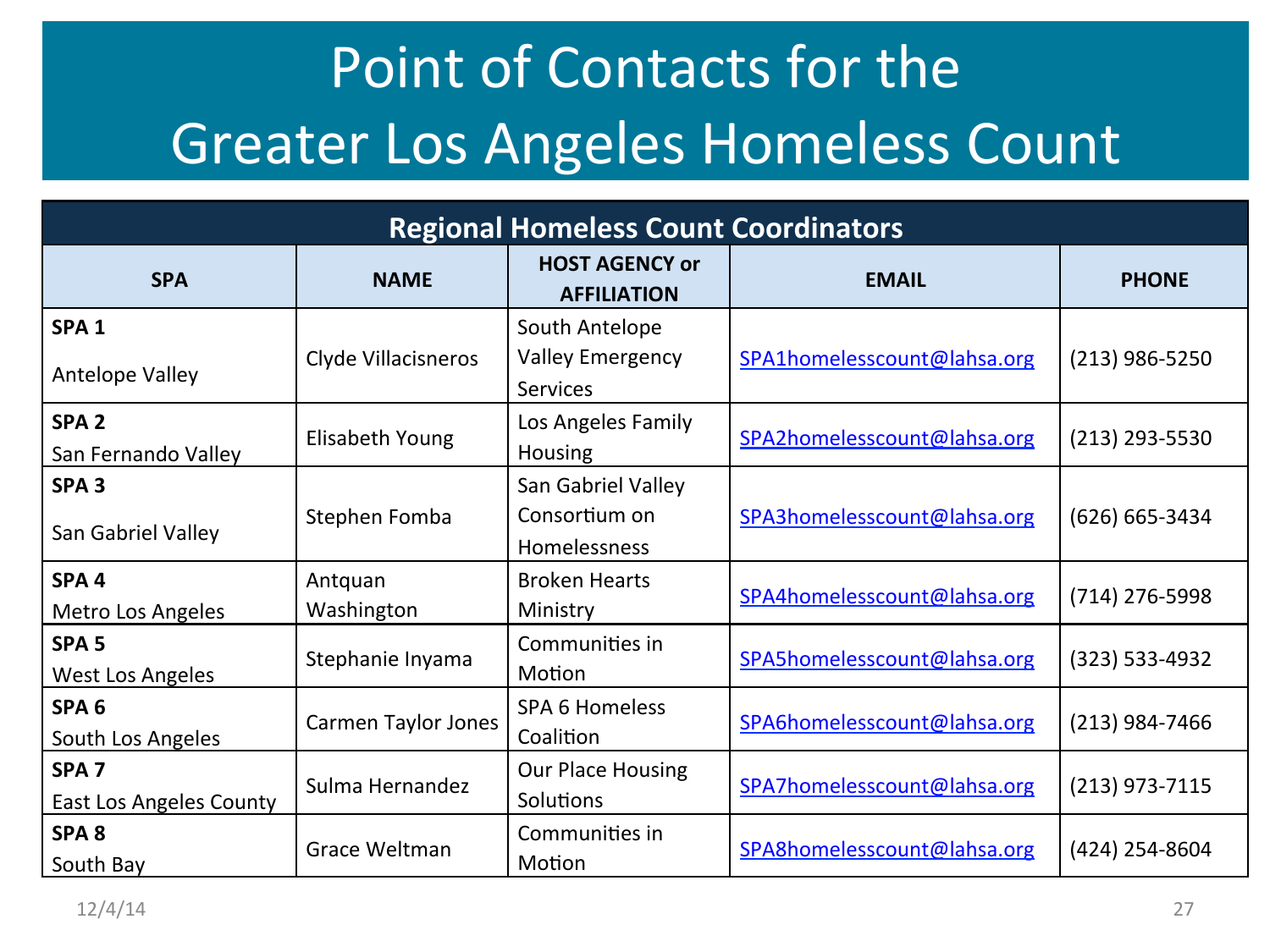

**SPA 8 2015 Homeless Count Opt-in City/Community Update As of November 12, 2014**

| <b>City/Community</b>        | Response    | <b>Contact Person</b>                | # of Census<br><b>Tracts</b> |
|------------------------------|-------------|--------------------------------------|------------------------------|
| Avalon                       | Yes         | City Planning Manager                | $\overline{2}$               |
| Carson                       | Yes         | City Manager, Housing<br>Department  | 17                           |
| El Segundo                   | Maybe       | City Manager                         | 5                            |
| Gardena                      | Soft Yes    | Soft Yes                             | 13                           |
| Hawthorne                    | No Response | City Manager                         | 13                           |
| Hermosa Beach                | No Response | City Manager                         | 4                            |
| Inglewood                    | Maybe       | Mayor Jim Butts, City<br>Manager     | 25                           |
| Lawndale                     | No Response | City Manager                         | 4                            |
| Lomita                       | No Response | City Manager                         | 4                            |
| Manhattan Beach              | Soft Yes    | City Manager                         | 7                            |
| <b>Palos Verdes Estates</b>  | Yes         | <b>City Planning Manager</b>         | 3                            |
| <b>Rancho Palos Verdes</b>   | No Response | City Manager                         | 8                            |
| Redondo Beach                | Yes         | Dan Smith                            | 13                           |
| <b>Rolling Hills</b>         | <b>No</b>   | <b>No</b>                            | $\overline{4}$               |
| <b>Rolling Hills Estates</b> | <b>No</b>   | <b>No</b>                            | $\mathbf{1}$                 |
| Torrance                     | No Response | Mayor, City Manager,<br>City Council | 27                           |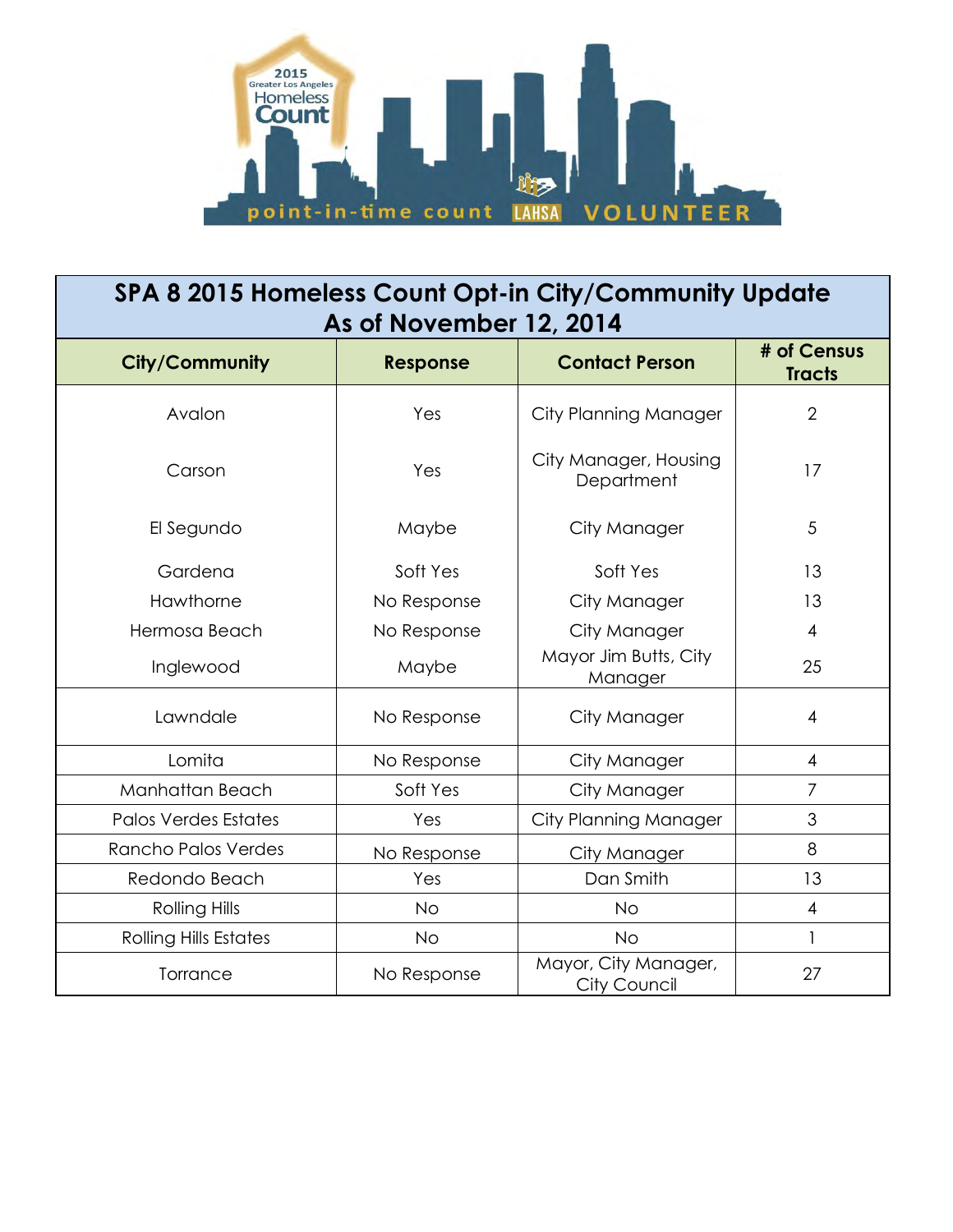

#### **SPA 8 2015 Homeless Count Opt-in City/Community Update As of November 12, 2014**

#### **Unincorporated Communities within the County of Los Angeles**

| <b>City/Community</b>                             | Response                  | <b>Contact Person</b>                                                       | # of Census<br><b>Tracts</b> |
|---------------------------------------------------|---------------------------|-----------------------------------------------------------------------------|------------------------------|
| Alondra Park                                      | Contact not<br>identified | Supervisor Ridley-Thomas<br>Office                                          | 3                            |
| Athens                                            | Contact not<br>identified | Supervisor Ridley-Thomas<br>Office                                          | 1                            |
| Lennox                                            | Yes                       | St. Margaret's Center                                                       | 5                            |
| Del Aire                                          | Contact not<br>identified | Supervisor Ridley-Thomas<br>Office                                          | $\overline{2}$               |
| El Camino Village                                 | Soft Yes                  | Neighborhood/ Community<br>Group/Supervisor Ridley-<br><b>Thomas Office</b> |                              |
| Rancho Dominguez                                  | Soft Yes                  | Neighborhood/ Community<br>Group/Supervisor Ridley-<br><b>Thomas Office</b> |                              |
| Dominguez                                         | Yes                       | City of Carson                                                              |                              |
| <b>Communities within the City of Los Angeles</b> |                           |                                                                             |                              |
| City/Community                                    | Response                  | <b>Contact Person</b>                                                       | # of Census<br><b>Tracts</b> |
| <b>Harbor City</b>                                | Not confirmed             | Councilman Joe Buscaino,<br>Neighborhood Council                            | 8                            |
| <b>Harbor Gateway</b>                             | Not confirmed             | Councilman Joe Buscaino,<br>Neighborhood Council                            | 6                            |
| San Pedro                                         | Not confirmed             | Councilman Joe Buscaino,<br>Neighborhood Council                            | 19                           |
| Wilmington                                        | Not confirmed             | Councilman Joe Buscaino,<br>Neighborhood Council                            | 13                           |